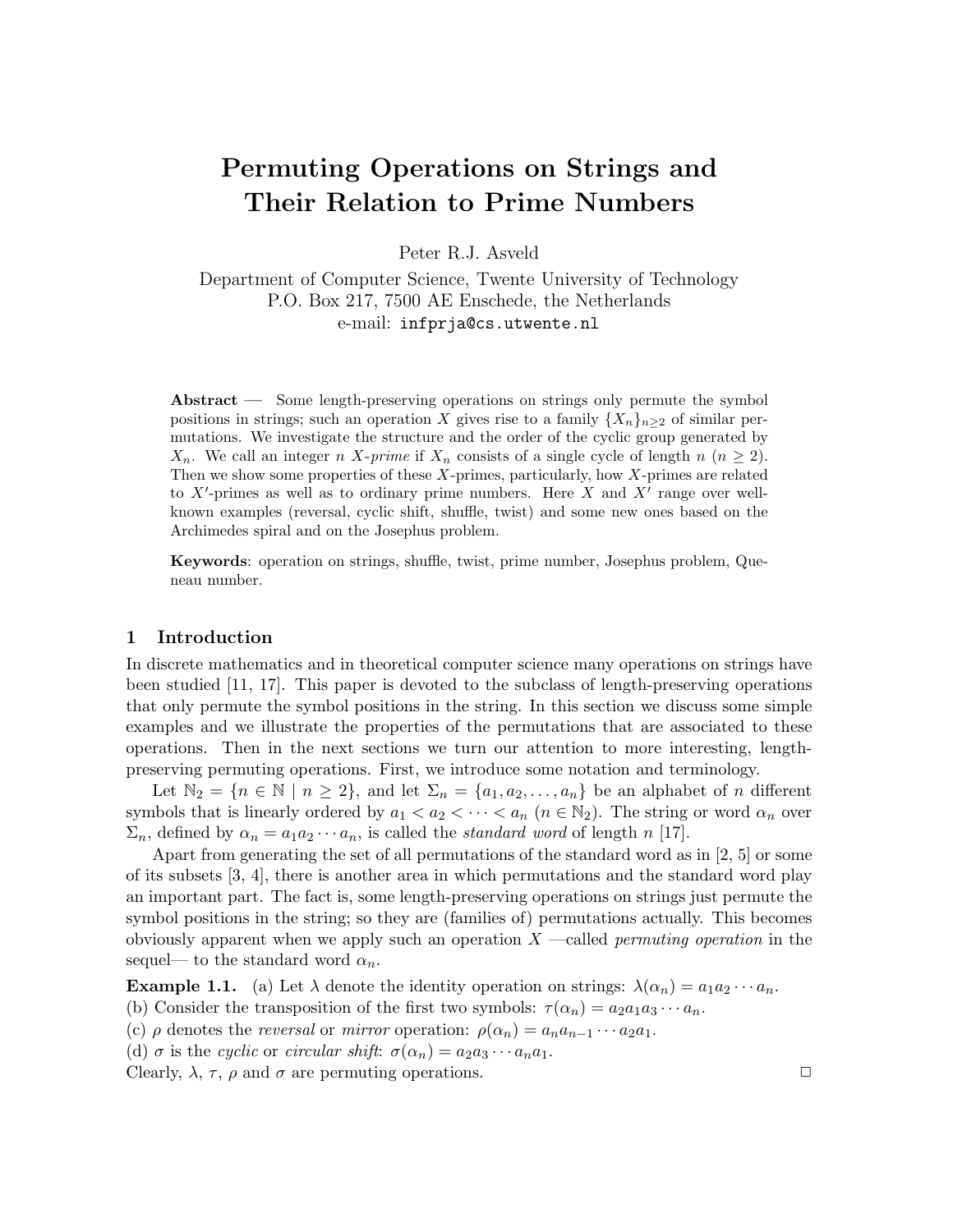Such a permuting operation X generates a family  $\{X_n\}_{n\geq 2}$  of similar permutations with  $X_n \in \mathfrak{S}_n$  where  $\mathfrak{S}_n$  is the symmetric group on n elements. Each permutation  $X_n$  generates a cyclic subgroup  $\langle X_n \rangle$  of  $\mathfrak{S}_n$ .

Henceforth, we describe permutations by their complete cycle structure representation.

**Example 1.1.** (continued). (a)  $\lambda_n = (1)(2)(3) \cdots (n)$ . (b)  $\tau_n = (1\,2)(3)(4) \cdots (n)$ . (c)  $\rho_n = (1 \ n)(2 \ n-1)(3 \ n-2) \ \cdots \ (n/2 \ n/2+1)$  if n is even, and  $\rho_n = (1 \ n)(2 \ n-1)(3 \ n-2) \ \cdots \ ((n-1)/2 \ (n+3)/2)((n+1)/2)$  if n is odd. (d)  $\sigma_n = (1 \ n \ n-1 \ n-2 \ \cdots \ 3 \ 2).$   $\Box$ 

**Definition 1.2.** Let X be a permuting operation. A number  $n (n \in \mathbb{N}_2)$  is called X-prime if  $X_n$  consists of a single cycle of length n. The set of X-primes is denoted by  $P(X)$ .  $\Box$ 

Obviously, if a permutation p in  $\mathfrak{S}_n$  consists of a cycle of length n, then the order of  $\langle p \rangle$ , denoted by  $\# \langle p \rangle$ , equals n. The converse implication does not hold: consider, for instance, the permutation  $(1\,2\,3)(4\,5)(6)$  in  $\mathfrak{S}_6$  which generates a cyclic subgroup of order 6. Any other perfect number can be used to produce similar counterexamples.

**Example 1.1.** (continued). (a)  $P(\lambda) = \emptyset$ . No number n in  $\mathbb{N}_2$  is  $\lambda$ -prime. (b) and (c) Since both  $\tau$  and  $\rho$  are involutions, 2 is the only  $\tau$ -prime and the only  $\rho$ -prime; so  $P(\tau) = P(\rho) = \{2\}.$ 

(d)  $P(\sigma) = N_2$ : each n in  $N_2$  is  $\sigma$ -prime.

In the next sections we focus our attention to some less simple permuting operations on strings. We start with slightly modified versions of the shuffle operation S in Section 2 and of the twist operation  $T$  in Section 3. In Section 4 we introduce a few new permuting operations  $A_0, A_1, A_1^+$  and  $A_1^-$  based on the Archimedes spiral. Section 5 is devoted to the permuting operations  $J_k$  that result from the Josephus problem  $(k \geq 2)$ . Duals of permuting operations on strings are studied in Section 6. In these sections we show the results of computer programs that generate the first few X-primes, we characterize the sets  $P(X)$  and we investigate the structure of the elements in  $\{X_n\}_{n\geq 2}$ . We provide answers to questions like "How is  $P(X)$ " related to  $P(X')$  or to the ordinary prime numbers?" with  $X, X' \in \{S, T, A_0, A_1, A_1^+, A_1^-, J_2\}$ and  $X \neq X'$ . Finally, Section 7 contains some concluding remarks.

# 2 The Shuffle Operation and Its Primes

The original (perfect) shuffle operation models the process of cutting a deck of cards into two equal parts and then interleaving these two parts. So applying this shuffle operation  $S_{\bullet}$  to the standard word  $\alpha_n$  results in  $S_{\bullet}(\alpha_n) = a_1 a_k a_2 a_{k+1} a_3 a_{k+2} \cdots$  where  $k = \lfloor (n+1)/2 \rfloor$ .

Interleaving and shuffling play an important part in describing synchronization aspects of parallel processes; cf. e.g. [14].

 $S_{\bullet}$  leaves the position of  $a_1$  in  $\alpha_n$  unchanged and so  $P(S_{\bullet}) = \emptyset$ . The situation becomes less trivial when we modify  $S_{\bullet}$  slightly: before the interleaving of the two halves of the card deck we interchange the two parts. The resulting permuting operation  $S$  is defined by

 $S(\alpha_n) = a_k a_1 a_{k+1} a_2 a_{k+2} a_3 \cdots$  where  $k = \lceil (n+1)/2 \rceil$ ;

cf. §3.4 in [13]. For the permutations  $S_n$  induced by the shuffle operation S we have

 $S_n(m) \equiv 2m \pmod{n+1}$  if n is even, and  $S_n(m) \equiv 2m \pmod{n}$  if n is odd and  $1 \leq m < n$ ,  $S_n(n) = n$  if n is odd.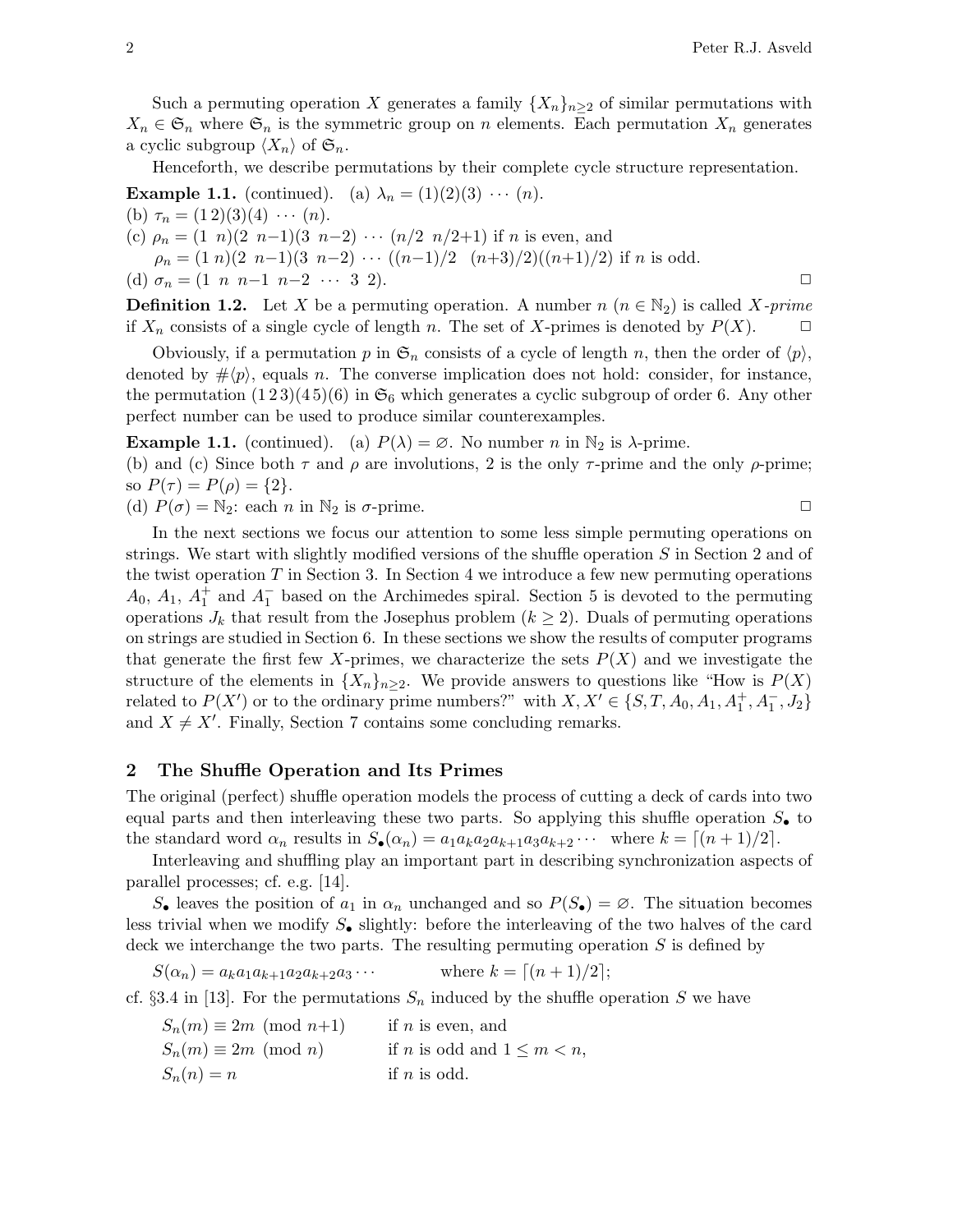Thus, if *n* is even and  $S_n = c_1 c_2 \cdots c_k$  (each  $c_i$  is a cycle), then  $S_{n+1} = c_1 c_2 \cdots c_k (n+1)$ . Consequently, all S-primes are even:

 $P(S) = \{2, 4, 10, 12, 18, 28, 36, 52, 58, 60, 66, 82, 100, 106, 130, 138, 148, 162,$ 172, 178, 180, 196, 210, 226, 268, 292, 316, 346, 348, 372, 378, 388, . . .}.

This happens to be the integer sequence A071642 in [23].

The mapping  $\alpha_n \mapsto a_2a_4 \cdots a_na_1a_3 \cdots a_{n-1}$  (*n* is even) and  $\alpha_n \mapsto a_2a_4 \cdots a_{n-1}a_1a_3 \cdots a_n$ (*n* is odd) is the inverse  $S^{-1}$  of S. Note that  $P(S^{-1}) = P(S)$ .

**Example 2.1.** For  $n = 8$  and  $n = 10$ , we obtain respectively:  $S_8 = (1\,2\,4\,8\,7\,5)(3\,6), \# \langle S_8 \rangle =$ 6,  $8 \notin P(S)$ ,  $S(\alpha_{10}) = a_6a_1a_7a_2a_8a_3a_9a_4a_{10}a_5$ ,  $S_{10} = (1\,2\,4\,8\,5\,10\,9\,7\,3\,6)$ ,  $\# \langle S_{10} \rangle = 10$ , and hence  $10 \in P(S)$ .

As  $S_n^n(m) = m$ , we have for even  $n, m \cdot 2^n \equiv m \pmod{n+1}$   $(1 \leq m \leq n)$ . Remember that  $\rho$  is the reversal operation (Example 1.1).

#### Proposition 2.2.

(1) If n is S-prime, then  $m \cdot 2^{n/2} \equiv -m \pmod{n+1}$ , where  $1 \le m \le n$ .

(2) If n is S-prime, then  $S^{n/2}(w) = \rho(w)$  for each string w of length n.

*Proof.* (1) Clearly, *n* is even and  $2^n \equiv 1 \pmod{n+1}$ . Consequently, we have that  $2^{n/2}$  is an integer with  $(2^{n/2})(2^{n/2}) \equiv 1 \pmod{n+1}$ . That means that we are looking for solutions of  $x^2 \equiv 1 \pmod{n+1}$  under the restriction that there is a single solution only; otherwise we have  $\# \langle S_n \rangle < n$  which contradicts the fact that n is S-prime.

Then, according to pp. 128–129 in [11], if there exist solutions, then  $n+1$  is a prime power  $p^k$  where  $k > 0$ . Since  $n + 1$  is odd, p must be odd as well; so  $p > 2$  and  $(x - 1)(x + 1) \equiv 0$ (mod  $p^k$ ). Now p must divide either  $x-1$  or  $x+1$  but not both. This implies that we have two candidate solutions:

•  $2^{n/2} \equiv +1 \pmod{n+1}$ : Then  $m \cdot 2^{n/2} \equiv m \pmod{n+1}$ , and  $\# \langle S_n \rangle \leq n/2$  which contradicts the S-primality of n.

•  $2^{n/2} \equiv -1 \pmod{n+1}$ : This is the only remaining possibility, which yields  $m \cdot 2^{n/2} \equiv -m$  $\pmod{n+1}$ .

(2) From (1) we obtain  $S_n^{n/2}(m) \equiv -m \pmod{n+1}$  or, equivalently,  $S_n^{n/2}(m) = n+1-m$ which characterizes the reversal operation  $\rho$  on strings of even length n.  $\Box$ 

Example 2.3. (Card trick). Since 52 is an S-prime, 26 times S-shuffling a deck of 52 cards yields the original card deck in reversed order by Proposition 2.2(2).  $\Box$ 

In order to relate S-primes to ordinary prime numbers we need the following result; see, for example, Theorems 2.2.2 and 2.2.3 in [18] or Theorem 3.52 in [1].

**Theorem 2.4.** The number p is a prime number if and only if  $(p-1)! \equiv -1 \pmod{p}$ .  $\Box$ **Proposition 2.5.** If n is an S-prime, then  $n + 1$  is a prime number.

*Proof.* Since *n* is an *S*-prime number, the residues modulo *n*+1 of 1, 2, 4, ...,  $2^{n-1}$  —i.e., of  $S_n^0(1)$ ,  $S_n^1(1)$ ,  $S_n^2(1)$ , ...,  $S_n^{n-1}(1)$  are equal to 1, 2, 3, ..., n in some order. When we multiply them, we obtain

$$
n! \equiv 1 \cdot 2 \cdot 4 \cdots 2^{n-1} \equiv \prod_{i=0}^{n-1} 2^i \equiv 2^{\sum_{i=0}^{n-1} i} \equiv (-1)^{n-1} \equiv -1 \pmod{n+1}.
$$

The last two steps follow from Proposition 2.2(1) and from the fact that n is even, respectively. So  $n! \equiv -1 \pmod{n+1}$  and  $n+1$  is a prime number by Theorem 2.4.

In order to characterize  $P(S)$  we need the following notation. As usual Z denotes the set of all integers. For a prime number  $p, \mathbb{Z}_p$  denotes the finite (or Galois) field of integers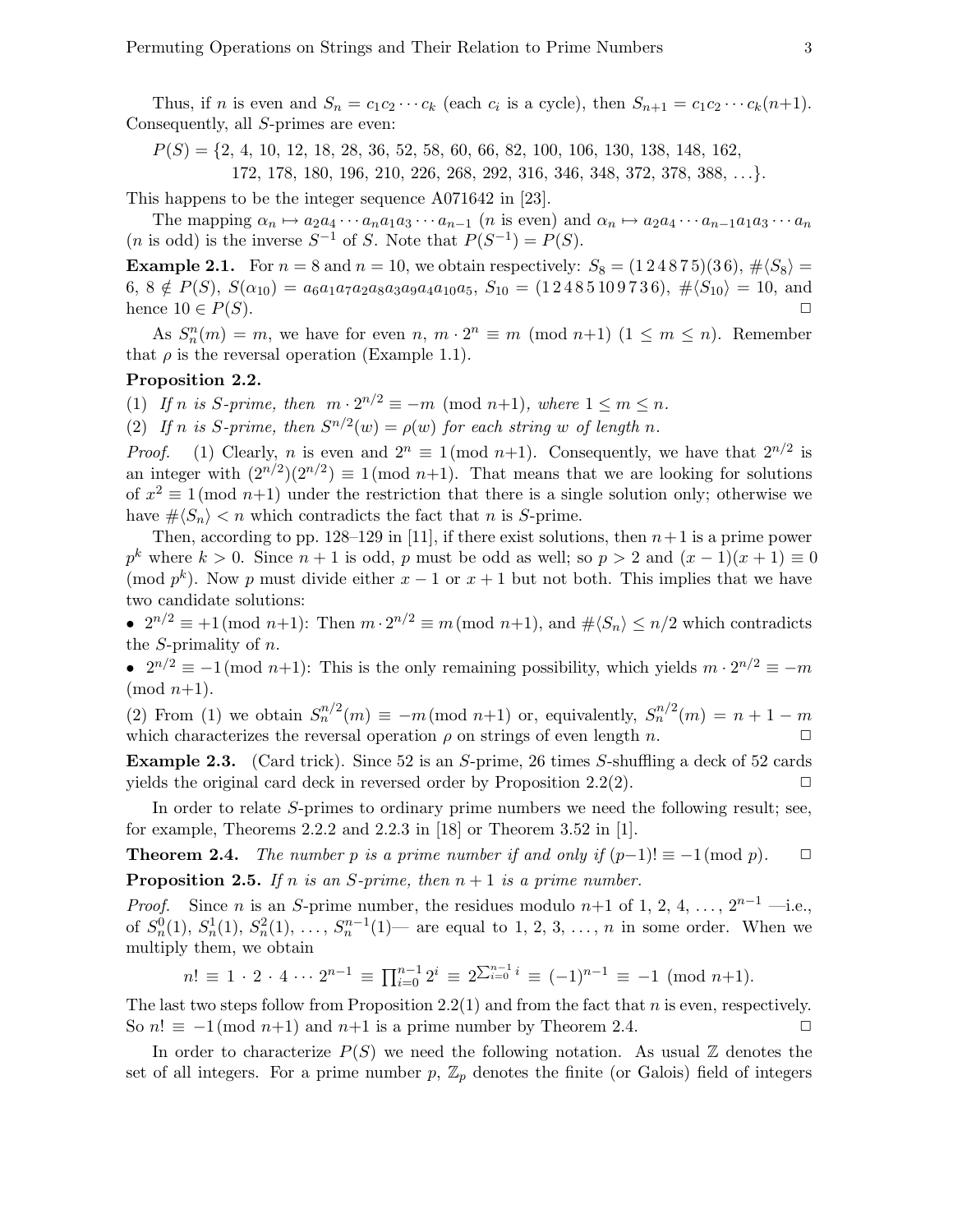modulo  $p$  —i.e.,  $\mathbb{Z}_p = \mathbb{Z}/p\mathbb{Z}$ — and  $\mathbb{Z}_p^{\star}$  the cyclic multiplicative group of  $\mathbb{Z}_p$ . By  $G_p$  we denote the set of possible generators of  $\mathbb{Z}_p^*$ .

The following characterization originates from [21] (Theorem 10.10); cf. Theorem 5 in [9]. **Theorem 2.6.** [21] A number n is S-prime if and only if  $n+1$  is an odd prime number and +2 generates  $\mathbb{Z}_{n+1}^{\star}$ .

*Proof.* If n is S-prime, then n is even and  $n+1$  is an odd prime (Proposition 2.5). On the other hand, n being S-prime means that n is the smallest number such that  $2^n \equiv 1$ (mod  $n+1$ ), i.e.,  $+2$  generates  $\mathbb{Z}_{n+1}^{\star}$ .

Conversely, if  $n+1$  is an odd prime number and  $+2$  generates  $\mathbb{Z}_{n+1}^*$ , then n is even, and n is the smallest number such that  $2^n \equiv 1 \pmod{n+1}$ , i.e., *n* is *S*-prime.

**Example 2.7.** (1) If  $n = 6$ , then  $n+1$  is prime; but  $+2 \notin G_7 = \{-2, +3\}$ ; hence  $6 \notin P(S)$ . (2) Let  $n = 12$ ; then  $n+1$  is prime, and 12 is S-prime as  $+2 \in G_{13} = \{-6, -2, +2, +6\}.$   $\Box$ 

From the many other ways of shuffling a deck of cards we only select one possibility which is, in a certain sense, dual to S. This permuting operation, denoted by  $\overline{S}$ , models the process of perfectly shuffling a deck of an even number of cards that has first been put upside down. For an odd number of cards we isolate the last card and put it on top of the shuffled deck:

 $\overline{S}(\alpha_n) = a_{k-1}a_{n-1}a_{k-2}a_{n-2}\cdots a_1a_ka_n$  if *n* is odd,  $\overline{S}(\alpha_n) = a_{k-1}a_n a_{k-2} a_{n-1} \cdots a_1 a_k$  if n is even,

where  $k = \lfloor (n+1)/2 \rfloor$ . The corresponding shuffle permutation can be defined by

| $\overline{S}_n(m) \equiv -2m \pmod{n+1}$ | if $n$ is even                          |
|-------------------------------------------|-----------------------------------------|
| $S_n(m) \equiv -2m \pmod{n}$              | if <i>n</i> is odd and $1 \leq m < n$ , |
| $S_n(n) = n$                              | if $n$ is odd.                          |

Since for odd n,  $\overline{S}_n$  has a fixed point (viz. n), all  $\overline{S}$ -primes are even:

 $P(\overline{S}) = \{4, 6, 12, 22, 28, 36, 46, 52, 60, 70, 78, 100, 102, 148, 166, 172, 180, 190,$ 

196, 198, 238, 262, 268, 270, 292, 310, 316, 348, 358, 366, 372, 382, . . .}.

This is integer sequence A163776\* in [23]. Sequence numbers in [23] which we provide with a star refer to sequences which have been added recently as being new.

**Example 2.8.** For  $n = 8$ , we have  $S(\alpha_8) = a_4 a_8 a_3 a_7 a_2 a_6 a_1 a_5$ ,  $S_8 = (174)(258)(3)(6)$ ,  $\#\langle \overline{S}_8 \rangle = 3$ , and  $8 \notin P(\overline{S})$ . Remark that  $\overline{S}_6 = (154623)$ ,  $\#\langle \overline{S}_6 \rangle = 6$  and  $6 \in P(\overline{S})$ .

The following results are given without proofs because they are —apart from obvious minus signs— identical to derivations provided earlier in this section.

#### Proposition 2.9.

(1) If n is  $\overline{S}$ -prime, then  $m \cdot (-2)^{n/2} \equiv -m \pmod{n+1}$ , where  $1 \le m \le n$ .

(2) If n is 
$$
\overline{S}
$$
-prime, then  $\overline{S}^{n/2}(w) = \rho(w)$  for each string w of length n.

**Proposition 2.10.** If n is an  $\overline{S}$ -prime, then  $n + 1$  is a prime number.

**Theorem 2.11.** A number n is  $\overline{S}$ -prime if and only if n+1 is an odd prime number and  $-2$  generates  $\mathbb{Z}_n^*$  $n+1$ .

Comparing Theorems 2.11 and 2.6 explains why we call the permuting operation  $\overline{S}$  dual to S; see also Section 6.

**Example 2.12.** (1) For  $n = 10$ , the number  $n+1$  is prime; but  $10 \notin P(\overline{S})$  since  $-2 \notin G_{11} =$  $\{-5, -4, -3, +2\}.$ 

(2) Consider  $n = 6$ ; then  $n+1$  is prime, and  $-2 \in G_7 = \{-2, +3\}$ ; therefore  $6 \in P(\overline{S})$ .  $\Box$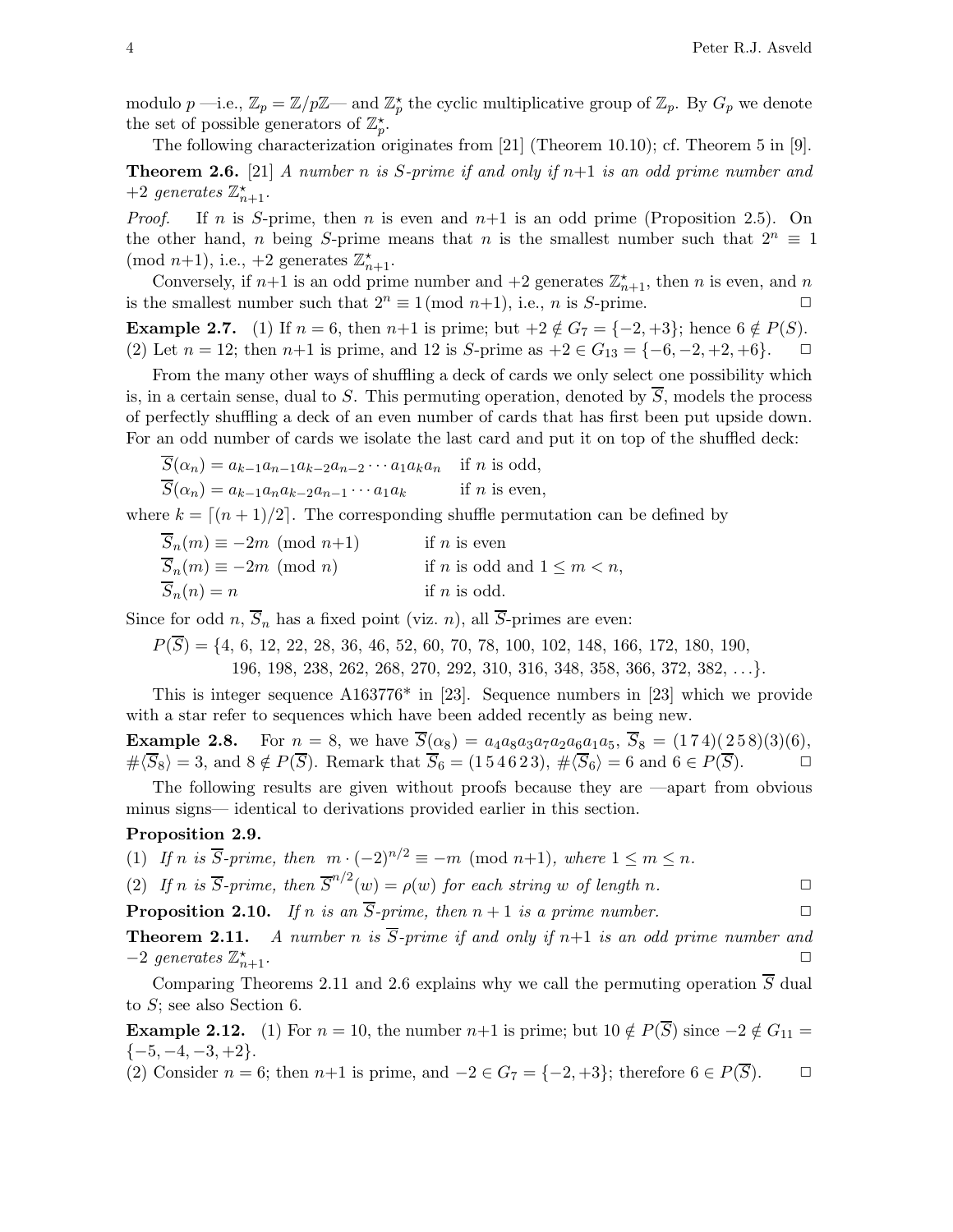### 3 The Twist Operation and Its Primes

The (perfect) twist operation is related to the (perfect) shuffle operation in the following way: before the interleaving process we put the second half of the card deck upside down. Formally, this results in a permuting operation  $T_{\bullet}$  defined by  $T_{\bullet}(\alpha_n) = a_1 a_n a_2 a_{n-1} a_3 a_{n-2} \cdots$ .

Again we have that the position of the first symbol  $a_1$  of  $\alpha_n$  is not changed under  $T_{\bullet}$  and therefore  $P(T_{\bullet}) = \emptyset$ . As in the previous section we modify  $T_{\bullet}$  to T by interchanging the two halves of the card deck before shuffling, i.e., T is defined by

 $T(\alpha_n) = a_n a_1 a_{n-1} a_2 a_{n-2} a_3 \cdots$ 

This modified operation T induces permutations  $T_n$  with

| $T_n(m)=2m$           | if $1 \leq m < k = \lceil (n+1)/2 \rceil$ , and |
|-----------------------|-------------------------------------------------|
| $T_n(m) = 2(n-m) + 1$ | if $k \leq m \leq n$ .                          |

**Example 3.1.** For  $\alpha_4$  and  $\alpha_6$ , we obtain  $T(\alpha_4) = a_4 a_1 a_3 a_2$ ,  $T_4 = (1\,2\,4)(3)$ ,  $4 \notin P(T)$ ,  $T(\alpha_6) = a_6a_1a_5a_2a_4a_3, T_6 = (1\,2\,4\,5\,3\,6), \text{ and } 6 \in P(T).$ 

For  $P(T)$  we have:

 $P(T) = \{2, 3, 5, 6, 9, 11, 14, 18, 23, 26, 29, 30, 33, 35, 39, 41, 50, 51, 53, 65, 69, 74,$ 81, 83, 86, 89, 90, 95, 98, 99, 105, 113, 119, 131, 134, 135, 146, 155, 158, 173, 174, 179, 183, 186, 189, 191, 194, 209, 210, 221, . . .}.

The elements of  $P(T)$  coincide with the so-called Queneau numbers [7]; cf. the sequence A054639 in [23]. These Queneau numbers are usually defined as  $T^{-1}$ -primes where  $T^{-1}$  is the inverse of T, i.e.,  $T^{-1}$  is the mapping defined by  $T^{-1}$  :  $\alpha_n \mapsto a_2 a_4 a_6 \cdots a_n \cdots a_5 a_3 a_1$ . The permutation  $T_n^{-1}$  induced by  $T^{-1}$  is defined as follows; cf. [7, 8].

 $T_n^{-1}(m) = m/2$  if m is even, and  $T_n^{-1}(m) = n - (m-1)/2$  if m is odd.

The twist operation is a major tool in characterizing the behavior of some types of reversalbounded multipushdown acceptors [15, 16]. But there is a much earlier interest in  $P(T)$  or rather in  $P(T^{-1})$ :  $T_n^{-1}$  plays an important role in generalizations of a certain verse form called *sextine* or *sestina* in Italian [19, 20, 8, 9]. The original sextine is based on  $T_6^{-1}$  and consists of six stanzas of six lines each; remember that 6 belongs to the set  $P(T^{-1})$ .

Crucial in our approach is the fact that the permutation  $T_n$  can also be written as

$$
T_n(m) \equiv +2m \pmod{2n+1} \qquad \text{if } 1 \le m < k = \lceil (n+1)/2 \rceil, \text{ and}
$$
  

$$
T_n(m) \equiv -2m \pmod{2n+1} \qquad \text{if } k \le m \le n.
$$

Then the T-counterpart of Propositions 2.2(1) and 2.9(1) reads as follows.

**Proposition 3.2.** If n in  $\mathbb{N}_2$  is T-prime, then for each m  $(1 \leq m < 2n+1)$ :

(1) If  $n \equiv 1 \pmod{4}$ , then  $m \cdot 2^n \equiv -m \pmod{2n+1}$  and  $m \cdot (-2)^n \equiv +m \pmod{2n+1}$ .

(2) If  $n \equiv 2 \pmod{4}$ , then  $m \cdot 2^n \equiv -m \pmod{2n+1}$  and  $m \cdot (-2)^n \equiv -m \pmod{2n+1}$ .

(3) If  $n \equiv 3 \pmod{4}$ , then  $m \cdot 2^n \equiv +m \pmod{2n+1}$  and  $m \cdot (-2)^n \equiv -m \pmod{2n+1}$ .

*Proof.* If we apply the permutation  $T_n$  iteratively n times to m, then we encounter all values 1, 2, ..., *n* in some order and  $T_n^n(m) = m$ , as *n* is *T*-prime.

(1) If  $n = 4k+1$   $(k \ge 1)$ , then we have in this sequence of length n in total: 2k multiplications by  $+2$  (viz. in case we apply  $T_n$  to a number strictly less than  $\lceil (n+1)/2 \rceil$ ) and  $2k+1$  multiplications by  $-2$  (viz. when we apply  $T_n$  to a number greater than or equal to  $\lceil (n+1)/2 \rceil$ ) both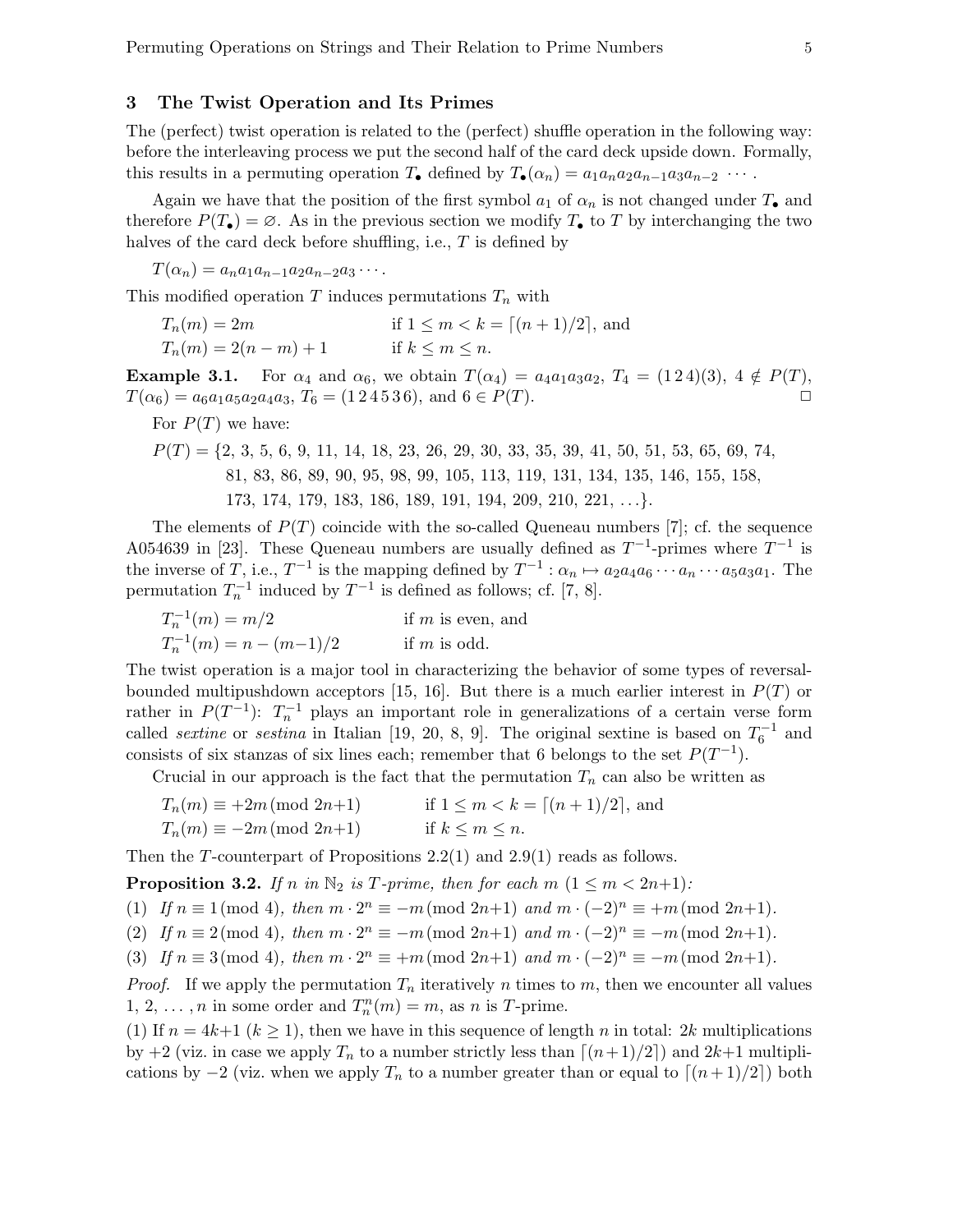modulo  $2n+1$ . Consequently, as  $2k+1$  is odd, we obtain  $m \cdot 2^n \equiv -m \cdot 2^{2k} \cdot (-2)^{2k+1} \equiv -m$ (mod 2n+1). But then we have  $m \cdot (-2)^n \equiv m \cdot 2^n \cdot (-1)^{4k+1} \equiv +m \pmod{2n+1}$ .

(2) If  $n = 4k+2$  ( $k \ge 1$ ), then we apply  $2k+1$  multiplications by  $+2$  and  $2k+1$  multiplications by  $-2$  modulo  $2n+1$ . Then we have  $m \cdot 2^n \equiv -m \cdot 2^{2k+1} \cdot (-2)^{2k+1} \equiv -m \pmod{2n+1}$  and  $m \cdot (-2)^n \equiv -m \cdot 2^n \cdot (-1)^{4k+2} \equiv -m \pmod{2n+1}.$ 

(3) If  $n = 4k+3$  ( $k \ge 0$ ), then we use  $2k+1$  multiplications by  $+2$  and  $2k+2$  multiplications by  $-2$  modulo  $2n+1$ . Hence  $m \cdot 2^n \equiv m \cdot 2^{2k+1} \cdot (-2)^{2k+2} \equiv +m \pmod{2n+1}$  and  $m \cdot (-2)^n \equiv$  $m \cdot 2^n \cdot (-1)^{4k+3} \equiv -m \pmod{2n+1}.$ 

Note that the case  $n \equiv 0 \pmod{4}$  is not included in Proposition 3.2. It turns out that if  $n \equiv 0 \pmod{4}$ , then *n* is not *T*-prime; see [7] or Theorem 3.10.

In [7] a partial characterization of  $T^{-1}$ -primes has been established. Since  $P(T) = P(T^{-1})$ , it also applies to T-primes. Reformulated in terms of T-primes it reads as follows.

**Theorem 3.3.** [7] Let n be a number in  $\mathbb{N}_2$ .

- (1) If n is T-prime, then  $2n+1$  is a prime number.
- (2) If  $2n+1$  is a prime number and  $+2$  generates  $\mathbb{Z}_{2n+1}^{\star}$ , then n is T-prime.
- (3) If both n and  $2n+1$  are prime numbers, then n is T-prime.
- (4) If  $n = 2p$  where p and  $4p+1$  are prime numbers  $(p \ge 3)$ , then n is T-prime.
- (5) Numbers of the form  $2^k$   $(k \geq 2)$ ,  $2^k 1$   $(k \geq 3)$ , and  $4k$   $(k \geq 1)$  are not T-prime.  $\Box$

A complete characterization of  $P(T^{-1})$  is given in [8]; notice that in [8] there is no reference to [7]. The main result from [8] reads, slightly reformulated<sup>1</sup>, as follows.

**Theorem 3.4.** [8] A number n in  $\mathbb{N}_2$  is T-prime if and only if  $2n+1$  is a prime number, and at least one of  $-2$  and  $+2$  is a generator of  $\mathbb{Z}_2^*$  $x_{2n+1}$ .

Reference [9], which does refer to [7] but not to [8], includes two characterizations of  $P(T^{-1})$  (viz. Theorem 2 and Corollary 1 in [9]). Phrased in terms of T-primes we have

**Theorem 3.5.** [9] If  $n \in \mathbb{N}$  and  $p = 2n+1$ , then

(1) n is T-prime if and only if p is a prime number and either 2 is of order  $2n$  in  $\mathbb{Z}/p\mathbb{Z}$ , or n is odd and 2 is of order n in  $\mathbb{Z}/p\mathbb{Z}$ , and

(2) n is T-prime if and only if p is a prime number and either 2 is of order  $2n$  in  $\mathbb{Z}/p\mathbb{Z}$  and  $n \equiv 1 \text{ or } 2 \pmod{4}$ , or 2 is of order n in  $\mathbb{Z}/p\mathbb{Z}$  and  $n \equiv 3 \pmod{4}$ .

The remaining part of this section is devoted to an alternative, more refined, characterization of T-primes (Theorem 3.12), from which we obtain the main results of  $[7]$  and  $[8]$  as particular instances. We phrase our characterization and its proof in terms of T,  $T_n$  and  $P(T)$ rather than using  $T^{-1}$ ,  $T_n^{-1}$  and  $P(T^{-1})$ .

The first step is Lemma 3.6 which has originally been conjectured by R. Queneau[19, 20]; this lemma and Proposition 3.7 have been proven in [8]. We include the proofs because they are useful in other situations as well; see Sections 5 and 6.

**Lemma 3.6.** [8] If there exist integers x and y with x,  $y \ge 1$  such that  $n = 2xy + x + y$ , then n is not T-prime.

*Proof.* Suppose there exist integers  $x, y \ge 1$  such that  $n = 2xy + x + y$ . Then  $2x + 1 < n$ . We consider the multiples of  $2x + 1$  that are less than or equal to n and their images under

<sup>&</sup>lt;sup>1</sup>In [8] the second condition reads: "either +2 or -2 is a generator of  $\mathbb{Z}_{2n+1}^*$ .". If "either  $\cdots$  or  $\cdots$ " stands for the exclusive or, then this version of the result is definitely wrong; cf. our characterization in Theorem 3.12 and Section 4.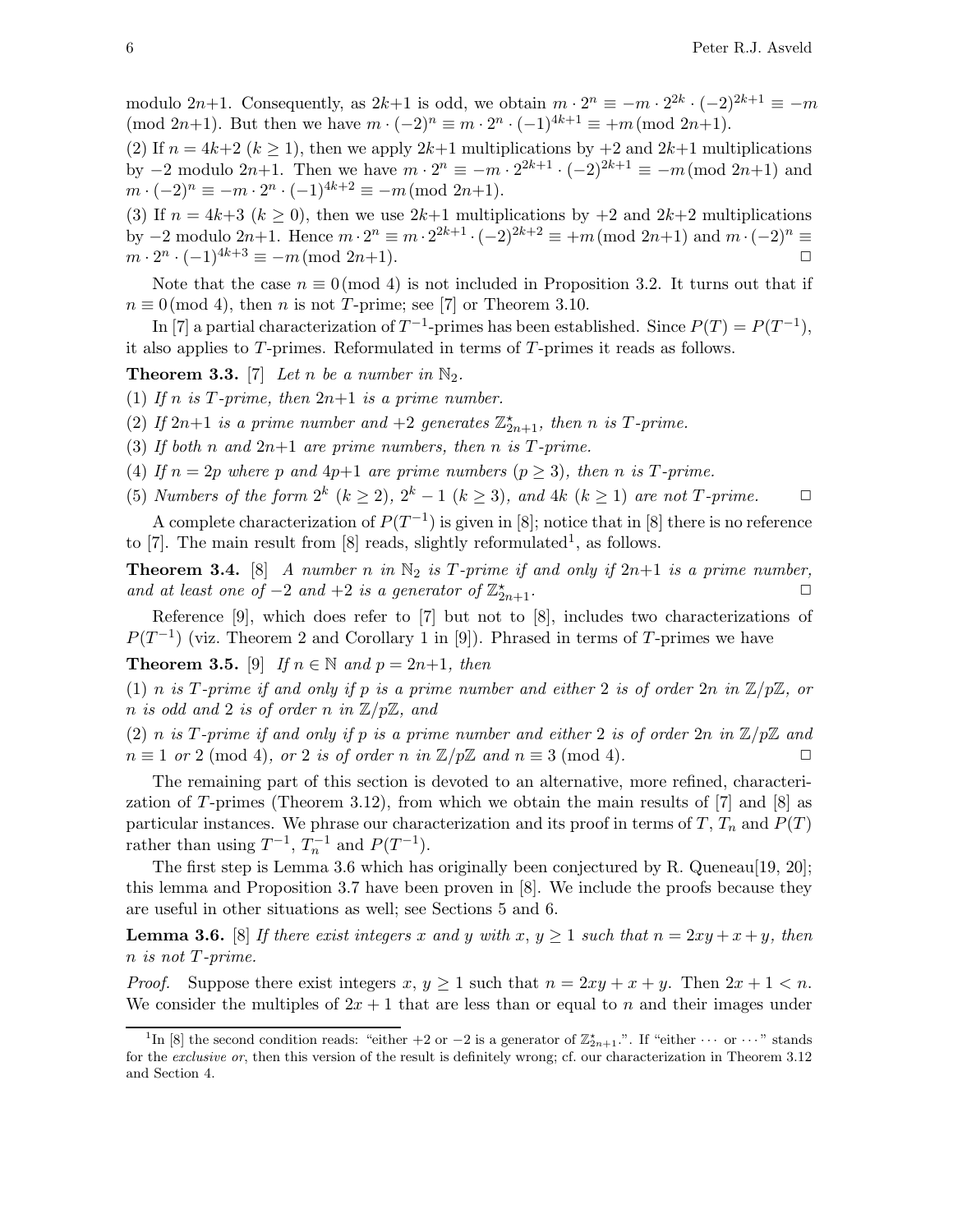$$
T_n(m(2x+1)) = 2m(2x+1),
$$
  
\n
$$
T_n(m(2x+1)) = 2(n-m(2x+1)) + 1 = 2(2xy + x + y - 2mx - m) + 1
$$
  
\n
$$
= 4xy + 2y - 4mx - 2m + 2x + 1 = (2x+1)(2y - 2m + 1).
$$

So every multiple of  $2x + 1$  is mapped by  $T_n$  on another multiple of  $2x + 1$ . For n to be T-prime,  $T_n$  must consists of a single cycle of length n, which implies that all l with  $1 \leq l \leq n$ must be divisible by  $2x + 1$ . But this is impossible since  $2x + 1 > 1$  for  $x > 1$ .

**Proposition 3.7.** [8] If n is T-prime, then  $2n + 1$  is a prime number.

*Proof.* Assume to the contrary that  $2n + 1$  is not prime. Since  $2n + 1$  is an odd integer, it must be the product of two odd integers strictly greater than 1:  $(2x+1)(2y+1) = 2n+1$ with x,  $y \ge 1$ . This yields  $4xy + 2x + 2y + 1 = 2n + 1$ , or  $2xy + x + y = n$ . From Lemma 3.6 it then follows that *n* is not *T*-prime.  $\Box$ 

In order to establish our characterization we need some terminology from number theory.

**Definition 3.8.** Let p be an odd prime number. The number a is a quadratic residue of p if the congruence  $x^2 \equiv a \pmod{p}$  has a solution. When no such solution exists, the number a is called a *quadratic non-residue of p*.  $\Box$ 

**Proposition 3.9.** +2 is a quadratic residue of primes of the form  $8k \pm 1$  and a quadratic non-residue of primes of the form  $8k \pm 3$ .  $-2$  is a quadratic residue of primes of the form  $8k+1$  and  $8k+3$ , and a quadratic non-residue of primes of the form  $8k+5$  and  $8k+7$ .  $\Box$ 

For a proof of the first half, we refer to Theorem 95 in [12], Theorem 3.103 in [1], or §4.1 in [18]. The second half can be established as Theorem 95 in [12]; cf. Example 4.1.18 in [18].

We now turn to a result from  $|7|$  —viz. the third part of Theorem 3.3(5)— and its proof: here it plays a more important role than in [7].

**Theorem 3.10.** [7] Let n be a number in  $\mathbb{N}_2$ . If  $n \equiv 0 \pmod{4}$ , then n is not T-prime.

*Proof.* Assume to the contrary that n, with  $n = 4k$  for some  $k \ge 1$ , is T-prime. Then Proposition 3.7 implies that  $2n+1 = 8k+1$  is a prime number p. By Proposition 3.9, the number  $+2$  is a quadratic residue of p; so there exists an x with  $x^2 \equiv 2 \pmod{p}$ .

However, for each x we have  $x^{2n} \equiv 1 \pmod{p}$ , and so  $2^{4k} \equiv 2^n \equiv x^{2n} \equiv 1 \pmod{p}$ . Now  $(2^{2k}+1)(2^k+1)(2^k-1) \equiv 0 \pmod{p}$  holds, which implies that  $2^{2k} \equiv -1 \pmod{p}$  or  $2^k \equiv -1$  $p \mod{p}$  or  $2^k \equiv 1 \pmod{p}$ . Let t be  $2k - 1$  or  $k - 1$ . Then  $T_n^t(2) = \pm (2^t)2 = \pm 2^{t+1} = \pm 1$ .

If  $T_n^t(2) = 1$ , then  $T_n^{t+1}(2) = T_n(1) = 2$ : so there is a cycle of order at most  $t + 1 < n$ . There remains the case  $T_n^t(2) = -1$ . But this case can never occur, since for each x and y, we have  $1 \leq T_n^x(y) \leq n$ , whereas  $-1 \equiv 2n \pmod{p}$  and  $2n > n$  as soon as  $n \geq 1$ .

In the sequel we will sometimes represent  $\mathbb{Z}_{2n+1}$  by  $\mathbb{A}_n = \{-n, -n+1, \ldots, 0, 1, \ldots, n\}$ in which  $n+1, n+2, \ldots, 2n$  are represented by  $-n, -n+1, \ldots, -1$ , respectively; cf. [7].  $\mathbb{A}_n$  is provided with a product (in  $\mathbb Z$  modulo  $2n+1$ ) and an absolute value; cf. [7] for details.

We define for  $T_n$  a corresponding permutation  $q_n$  which uses  $\mathbb{A}_n$  instead of  $\mathbb{Z}_{2n+1}$ :

$$
q_n(m) \triangleq 2m \qquad \text{if } 1 \le m < k = \lceil (n+1)/2 \rceil, \text{ and}
$$
  

$$
q_n(m) \triangleq |2m| \qquad \text{if } k \le m \le n.
$$

We use the  $\triangleq$ -symbol to emphasize that multiplications and their results should be considered with respect to  $\mathbb{A}_n$  rather than to  $\mathbb{Z}_{2n+1}$ . Then we have, for instance,  $q_n(m) \triangleq |2m|$  and, more generally,  $q_n^t(m) \triangleq |2^t m|$  for  $1 \le m \le n$  and  $t \ge 1$ .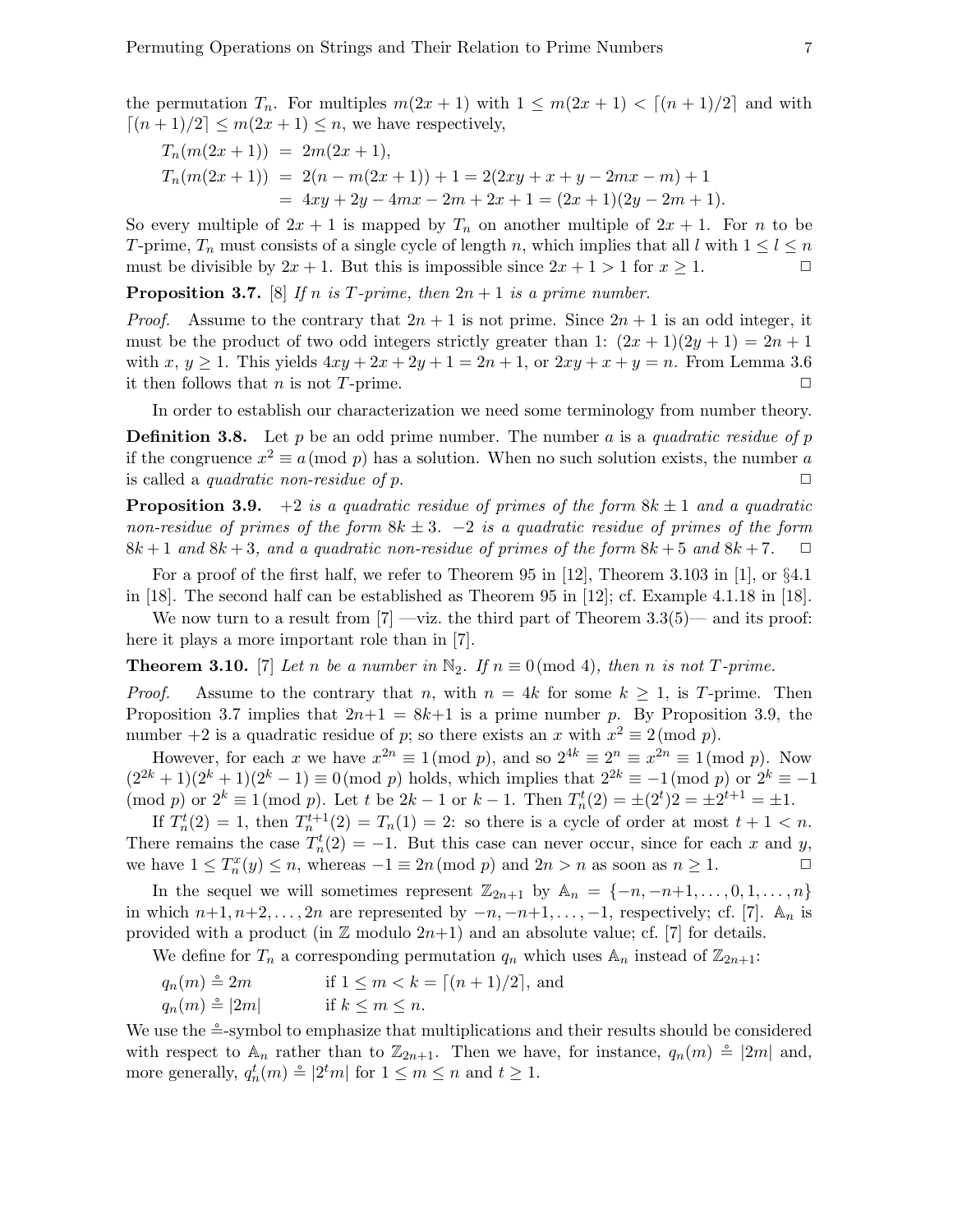**Example 3.11.** If  $n = 5$  and we apply  $T_5$  to its respective arguments  $(1, 2, 3, 4, 5)$ , we obtain  $(2, 4, 5, 3, 1)$ . Alternatively, we compute  $q_5$  by multiplying its respective arguments by 2, which yields  $(2, 4, 6, 8, 10)$  in  $\mathbb{Z}_{11}$  and  $(2, 4, -5, -3, -1)$  in A<sub>5</sub>. Taking absolute values results in  $q_5 = T_5$ . For  $q_5^4$  we multiply by 16 yielding  $(16, 32, 48, 64, 80)$  in  $\mathbb{Z}, (5, 10, 4, 9, 3)$  in  $\mathbb{Z}_{11}$  and  $(5, -1, 4, -2, 3)$  in A<sub>5</sub>; the absolute values are  $(5, 1, 4, 2, 3)$ . Hence  $q_5^4 = T_5^{-1}$  $\Box$ 

We are now ready for our characterization of T-primes.

**Theorem 3.12.** A number n in  $\mathbb{N}_2$  is T-prime if and only if  $2n+1$  is a prime number and exactly one of the following three conditions holds:

(1)  $n \equiv 1 \pmod{4}$  and  $+2$  is a generator of  $\mathbb{Z}_{2n+1}^{\star}$  but  $-2$  is not.

(2)  $n \equiv 2 \pmod{4}$  and both  $-2$  and  $+2$  are generators of  $\mathbb{Z}_{2n+1}^{\star}$ .

(3)  $n \equiv 3 \pmod{4}$  and  $-2$  is a generator of  $\mathbb{Z}_{2n+1}^{\star}$ , but  $+2$  is not.

*Proof.* Suppose n in  $\mathbb{N}_2$  is T-prime. By Proposition 3.7 the number  $p = 2n+1$  is an odd prime number and hence  $\mathbb{Z}_{2n+1}^{\star}$ , consisting of the numbers 1, 2 ..., p-1, is cyclic. Since the order of  $\mathbb{Z}_{2n+1}^{\star}$  equals  $p-1=2n$ , we have for each x in  $\mathbb{Z}_{2n+1}^{\star}$  that  $x^{2n} \equiv 1 \pmod{p}$ .

From Theorem 3.10 we know that n is equal to 1, 2 or 3 modulo 4; let g be equal to  $+2$ ,  $-2$ or +2, and -2, respectively. Assume to the contrary that g does not generate  $\mathbb{Z}_{2n+1}^{\star}$ . Since  $g^{2n} \equiv 1 \pmod{p}$ , we must have that  $g^2 \equiv 1 \pmod{p}$  or  $g^d \equiv 1 \pmod{p}$  for some divisor d of n. Now the first alternative  $g^2 \equiv 1 \pmod{p}$  is impossible because  $g^2 \equiv 4 \pmod{p}$  whenever  $n \geq 2$ . The second alternative implies that  $g^n \equiv 1 \pmod{p}$  as well, which contradicts Proposition 3.2 for  $m = 1$ . Hence g generates  $\mathbb{Z}_{2n+1}^{\star}$ .

If  $n \equiv 1 \pmod{4}$ , then Proposition 3.2(1) with  $m = 1$  implies that  $-2$  has order n at most instead of 2n; hence  $-2$  does not generate  $\mathbb{Z}_{2n+1}^{\star}$ . Similarly, if  $n \equiv 3 \pmod{4}$ , then from Proposition 3.2(3) with  $m = 1$  we obtain that  $+2$  has order n at most instead of  $2n$ ; so  $+2$ does not generate  $\mathbb{Z}_{2n+1}^*$ .

Conversely, if  $2n+1$  is a prime number, then  $\mathbb{Z}_{2n+1}^{\star}$  possesses  $2n$  elements. Let g be equal to +2, -2 or +2, and -2, respectively, and consider  $g^1, g^2, \ldots, g^{n-1}, g^n, g^{n+1}, \ldots, g^{2n}$ in  $\mathbb{A}_n$ . Since g generates  $\mathbb{Z}_{2n+1}^*$  all these elements in the sequence are different and  $g^{2n} \triangleq +1$ . As  $q_n^t(m) \triangleq |2^t m|$  for each  $m (1 \leq m \leq n)$ , the absolute values of the first n elements in this sequence coincide with the sequence  $q_n^1(1)$ ,  $q_n^2(1)$ , ...,  $q_n^n(1)$ . Now  $q_n^n(1) \stackrel{\sim}{=} 1$ , which implies that  $|g^n| \stackrel{\circ}{=} 1$ ; so we have either  $g^n \stackrel{\circ}{=} +1$  or  $g^n \stackrel{\circ}{=} -1$ . But  $g^n \stackrel{\circ}{=} +1$  is impossible, as it would mean that  $\mathbb{Z}_{2n+1}^{\star}$  possesses at most n elements instead of 2n. Hence we have that  $g^{n} \doteq -1$ .

Assume that  $\# \langle q_n \rangle < n$ . This implies the existence of an i and a j  $(1 \leq i \leq j \leq n)$ such that  $q_n^i(1) \triangleq q_n^j(1)$  or, equivalently,  $g^i \triangleq -g^j$  in  $\mathbb{A}_n$ . As  $g^n \triangleq -1$  we then obtain that  $g^{n+i} \triangleq g^j$  in  $\mathbb{A}_n$  with  $j < n + i$ , which contradicts the fact that g generates  $\mathbb{Z}_{2n+1}^{\star}$ . Consequently,  $\# \langle T_n \rangle = \# \langle q_n \rangle = n$ , i.e., n is T-prime.

**Example 3.13.** (1) The number 8 is not T-prime; although 17 is a prime number, both  $+2$ and  $-2$  fail to belong to  $G_{17} = \{-7, -6, -5, -3, +3, +5, +6, +7\}.$ 

(2) For  $n = 9$ , we have that 19 is a prime number and  $G_{19} = \{-9, -6, -5, -4, +2, +3\}$ ; this set includes  $+2$  and so  $9 \in P(T)$ .

(3) In case  $n = 6$ , we have that  $G_{13} = \{-6, -2, +2, +6\}$ , which includes both  $+2$  and  $-2$ , and so 6 is T-prime.

(4) Finally,  $3 \in P(T)$  as both 7 is a prime number and  $-2$  is in  $G_7 = \{-2, +3\}.$ 

Now Theorem 3.4 (the main result from [8]) is a corollary of Theorem 3.12. And some main results from [7] also follow from our characterization of T-primes: cf. Theorem  $3.3(1)$ ,  $3.3(2)$ and the third part of  $3.3(5)$ . Notice that the first part of Theorem  $3.3(5)$  is a consequence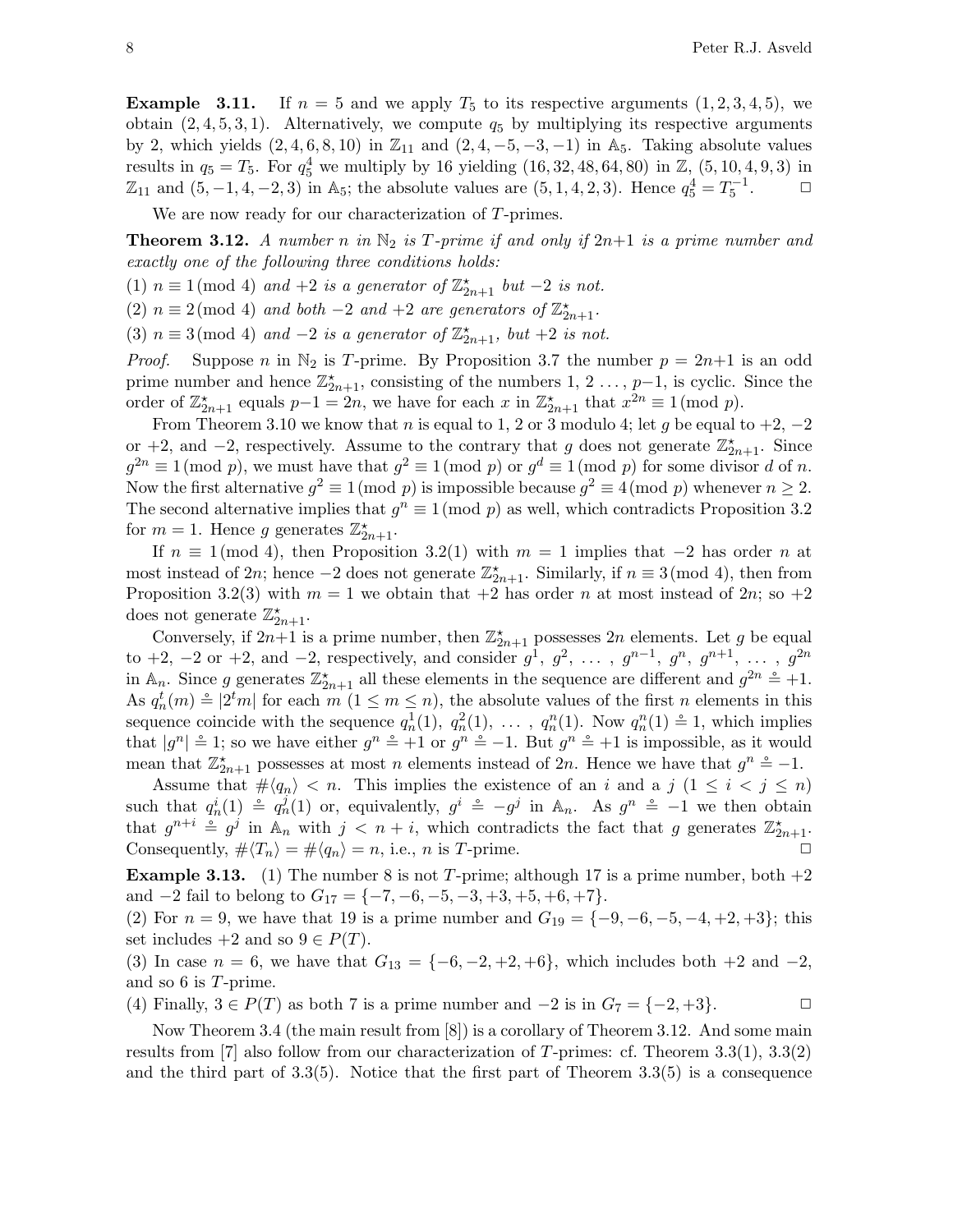of its third part; cf. Theorem 3.12. J.-G. Dumas showed that it is possible to derive his characterization (Theorem 3.5) from Theorem 3.12 and vice versa [10].

### 4 Operations Based on the Archimedes Spiral and Their Primes

In this section we introduce a few new permuting operations on strings, denoted by  $A_0$ ,  $A_1$ ,  $A_1^+$  and  $A_1^-$ , which are based on the Archimedes spiral.

Consider an Archimedes spiral with polar equation  $r = c\theta$  ( $c > 0$ ;  $\theta \ge 0$  is the angle). We place the first symbol  $a_1$  from the standard word  $\alpha_n$  at the origin  $(\theta = 0)$  and each time, as θ increases, that r intersects the X-axis (in the XY-plane) we put the next symbol from  $α_n$ on the X-axis. Reading the symbols placed on the X-axis from left to right yields  $A_0(\alpha_n)$ :

 $A_0(\alpha_n) = a_n a_{n-2} \cdots a_4 a_2 a_1 a_3 a_5 \cdots a_{n-3} a_{n-1}$  if *n* is even, and

$$
A_0(\alpha_n) = a_{n-1}a_{n-3}\cdots a_4a_2a_1a_3a_5\cdots a_{n-2}a_n \quad \text{if } n \text{ is odd.}
$$

The corresponding permutations  $A_{0,n}$  satisfy

 $A_{0,n}(m) = \lceil (n+1)/2 \rceil + (-1)^{m-1} \lceil (m-1)/2 \rceil, \qquad 1 \le m \le n.$ 

It is easy to show that all odd numbers and all numbers  $6k + 4$   $(k \ge 0)$  are not in  $P(A_0)$ :

 $P(A_0) = \{2, 6, 14, 18, 26, 30, 50, 74, 86, 90, 98, 134, 146, 158, 174, 186, 194, 210,$ 

230, 254, 270, 278, 306, 326, 330, 338, 350, 354, 378, 386, 398, 410, . . .};

cf. sequence A163777\* in [23].

Example 4.1. Clearly,  $A_0(\alpha_5) = a_4a_2a_1a_3a_5$ ,  $A_{0.5} = (134)(2)(5)$ ,  $\# \langle A_{0.5} \rangle = 3$ , and  $5 \notin P(A_0)$ . Similarly,  $A_0(\alpha_6) = a_6a_4a_2a_1a_3a_5$ ,  $A_{0.6} = (1\ 4\ 2\ 3\ 5\ 6)$ , and  $6 \in P(A_0)$ .

As a variation of  $A_0$ , define  $A_1$  by starting with the Archimedes-like spiral defined by the polar equation  $r = c(\theta + \pi)$  with  $\theta \ge 0$  rather than by  $r = c\theta$ . Then we have

 $A_1(\alpha_n) = a_{n-1}a_{n-3}\cdots a_3a_1a_2a_4\cdots a_{n-2}a_n$  if *n* is even, and

$$
A_1(\alpha_n) = a_n a_{n-2} \cdots a_3 a_1 a_2 a_4 \cdots a_{n-3} a_{n-1}
$$
 if *n* is odd,

and for the permutations  $A_{1,n}$  induced by  $A_1$ 

$$
A_{1,n}(m) = \lceil n/2 \rceil + (-1)^m \lceil (m-1)/2 \rceil, \qquad 1 \le m \le n.
$$

For  $P(A_1)$  we have that even numbers and the numbers  $6k + 1$  ( $k \ge 1$ ) are not  $A_1$ -prime:

 $P(A_1) = \{3, 5, 9, 11, 23, 29, 33, 35, 39, 41, 51, 53, 65, 69, 81, 83, 89, 95, 99, 105, 113,$ 

$$
119, 131, 135, 155, 173, 179, 183, 189, 191, 209, 221, \ldots \};
$$

cf. sequence A163778\* in [23].

**Example 4.2.** Now we have  $A_1(\alpha_5) = a_5a_3a_1a_2a_4$ ,  $A_{1,5} = (13245)$ , and  $5 \in P(A_1)$ ;  $A_1(\alpha_6) = a_5a_3a_1a_2a_4a_6, A_{1,6} = (13245)(6), \# \langle A_{1,6} \rangle = 5, \text{ and } 6 \notin P(A_1).$ 

Remark that with respect to their cycle structure representation we have  $A_{0,n} = A_{0,n-1}(n)$ when *n* is odd, and similarly  $A_{1,n} = A_{1,n-1}(n)$  when *n* is even.

Although at first sight the twist operation T has little in common with the operations  $A_0$ and  $A_1$ , comparing  $P(T)$ ,  $P(A_0)$  and  $P(A_1)$  gives rise to the following characterization. Theorem 4.3.

(1) A number is  $A_0$ -prime if and only if it is an even  $T$ -prime (even Queneau number).

(2) A number is  $A_1$ -prime if and only if it is an odd  $T$ -prime (odd Queneau number).

*Proof.* Consider the permuting operation  $\rho^{-1}T^{-1}\rho$  where  $\rho$  is the reversal operation of Example 1.1. Then we have for even  $n \geq 2$ , respectively, for odd  $n \geq 3$ ,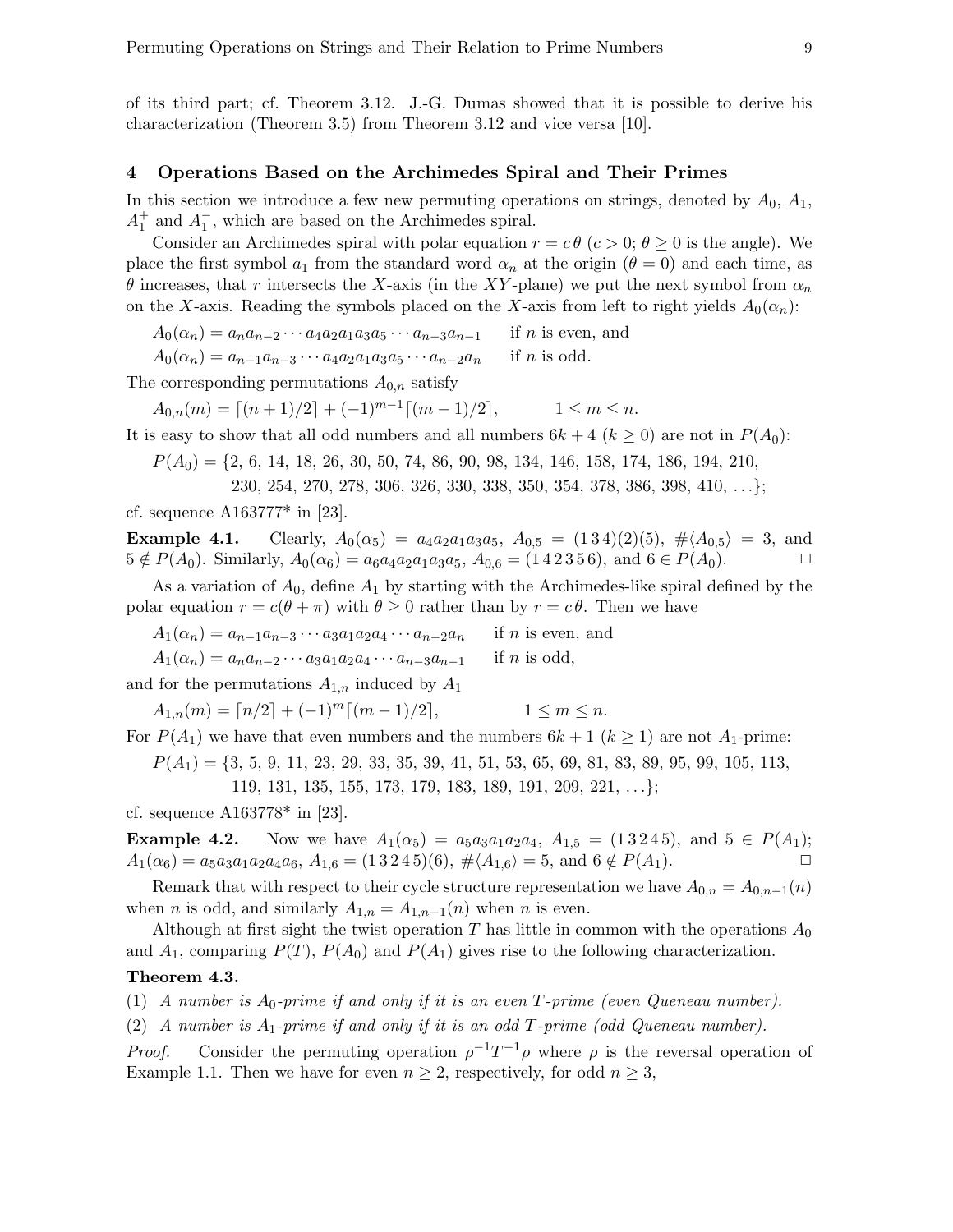$$
\rho^{-1}T^{-1}\rho(\alpha_n) = \rho T^{-1}\rho(\alpha_n) = \rho T^{-1}(a_n a_{n-1} \cdots a_2 a_1)
$$
  
=  $\rho(a_{n-1}a_{n-3} \cdots a_3 a_1 a_2 a_4 \cdots a_{n-2} a_n) = a_n a_{n-2} \cdots a_4 a_2 a_1 a_3 \cdots a_{n-3} a_{n-1} = A_0(\alpha_n),$   
 $\rho^{-1}T^{-1}\rho(\alpha_n) = \rho T^{-1}\rho(\alpha_n) = \rho T^{-1}(a_n a_{n-1} \cdots a_2 a_1)$   
=  $\rho(a_{n-1}a_{n-3} \cdots a_4 a_2 a_1 a_3 \cdots a_{n-2} a_n) = a_n a_{n-2} \cdots a_3 a_1 a_2 a_4 \cdots a_{n-3} a_{n-1} = A_1(\alpha_n).$ 

These equalities imply that  $\# \langle A_{0,n} \rangle = \# \langle \rho_n^{-1} T_n^{-1} \rho_n \rangle = \# \langle T_n^{-1} \rangle = \# \langle T_n \rangle$  for even  $n \geq 2$ , and  $\# \langle A_{1,n} \rangle = \# \langle \rho_n^{-1} T_n^{-1} \rho_n \rangle = \# \langle T_n^{-1} \rangle = \# \langle T_n \rangle$  for odd  $n \geq 3$ . From these observations the statements follow.  $\hfill \Box$ 

Combining Theorems 4.3 and 3.12 yields characterizations of  $P(A_0)$  and of  $P(A_1)$ .

#### Theorem 4.4.

(1) A number n in  $\mathbb{N}_2$  is  $A_0$ -prime if and only if n is even,  $2n+1$  is a prime number, and both  $-2$  and  $+2$  are a generator of  $\mathbb{Z}_{2n+1}^{\star}$ .

(2) A number n in  $\mathbb{N}_2$  is  $A_1$ -prime if and only if n is odd,  $2n+1$  is a prime number, and only one of  $-2$  and  $+2$  is a generator of  $\mathbb{Z}_2^*$  $x_{2n+1}$ .

Note that by Theorem 3.12 the first condition in Theorem 4.4(1) may be replaced by " $n \equiv 2$  $\pmod{4}$ " as well. Theorem  $4.4(2)$  gives rise to the introduction of the following primes.

**Definition 4.5.** A number n in  $\mathbb{N}_2$  is  $A_1^+$ -prime if it is an  $A_1$ -prime and  $n \equiv 1 \pmod{4}$ . And *n* in  $\mathbb{N}_2$  is an  $A_1^-$ -prime if it is an  $A_1$ -prime and  $n \equiv 3 \pmod{4}$ .

For  $P(A_1^+)$  and  $P(A_1^-)$ , we have (cf. A163779<sup>\*</sup> and A163780<sup>\*</sup> in [23]) respectively

 $P(A<sub>1</sub><sup>+</sup>) = \{5, 9, 29, 33, 41, 53, 65, 69, 81, 89, 105, 113, 173, 189, 209, 221, 233, 245,$ 261, 273, 281, 293, 309, 329, 393, 413, 429, 441, 453, 473, 509, . . .};

 $P(A_1^-) = \{3, 11, 23, 35, 39, 51, 83, 95, 99, 119, 131, 135, 155, 179, 183, 191, 231, 239,$ 243, 251, 299, 303, 323, 359, 371, 375, 411, 419, 431, 443, 483, 491, . . .}.

Theorems 3.12 and 4.4(2) imply the following characterizations of  $A_1^+$ - and  $A_1^-$ -primes.

#### Theorem 4.6.

(1) A number n in  $\mathbb{N}_2$  is  $A_1^+$ -prime if and only if  $n \equiv 1 \pmod{4}$ ,  $2n+1$  is a prime number, and +2 is a generator of  $\mathbb{Z}_{2n+1}^{\times}$ , but -2 is not.

(2) A number n in  $\mathbb{N}_2$  is  $A_1^-$ -prime if and only if  $n \equiv 3 \pmod{4}$ ,  $2n+1$  is a prime number, and  $-2$  is a generator of  $\mathbb{Z}_{2n+1}^{\star}$ , but  $+2$  is not.

For a permuting operation X, we define the set  $H(X)$  by  $H(X) = \{n/2 \mid n \in P(X) - \{2\}\}.$ Now we are able to relate the shuffle primes of Section 2 to the T- and Archimedes primes.

#### Theorem 4.7.

(1) A number n in  $\mathbb{N}_2$  belongs to  $H(S)$  if and only if n is an  $A_0$ -prime or an  $A_1^+$ -prime. Equivalently,  $H(S) = P(A_0) \cup P(A_1^+)$ .

(2) A number  $n_in\ N_2$  belongs to  $H(\overline{S})$  if and only if n is an  $A_0$ -prime or an  $A_1^-$ -prime. Equivalently,  $H(\overline{S}) = P(A_0) \cup P(A_1^-)$ .

*Proof.* (1) If  $n \in H(S)$ , then  $n \geq 2$ ,  $2n \in P(S)$ ,  $2n+1$  is an odd prime (Proposition 2.5), and 2 ∈  $G_{2n+1}$  (Theorem 2.6). Theorems 3.12, 4.4(1), and 4.6 imply that  $n \in P(A_0) \cup P(A_1^+)$ .

Conversely, if  $n \in P(A_0) \cup P(A_1^+)$ , then  $2n+1$  is prime and  $+2$  generates  $\mathbb{Z}_{2n+1}^*$  (Theorems 4.4 and 4.6). Then by Theorem 2.6 we have  $2n \in P(S)$  and, consequently,  $n \in H(S)$ .

(2) The proof is similar: we use Proposition 2.10 and Theorem 2.11 instead of Proposition 2.5 and Theorem 2.6, respectively.  $\Box$ 

From Theorems 4.4(1), 4.6, 4.7 and the fact that  $P(A_0)$ ,  $P(A_1^+)$  and  $P(A_1^-)$  are mutually disjoint sets, we infer the following two characterizations.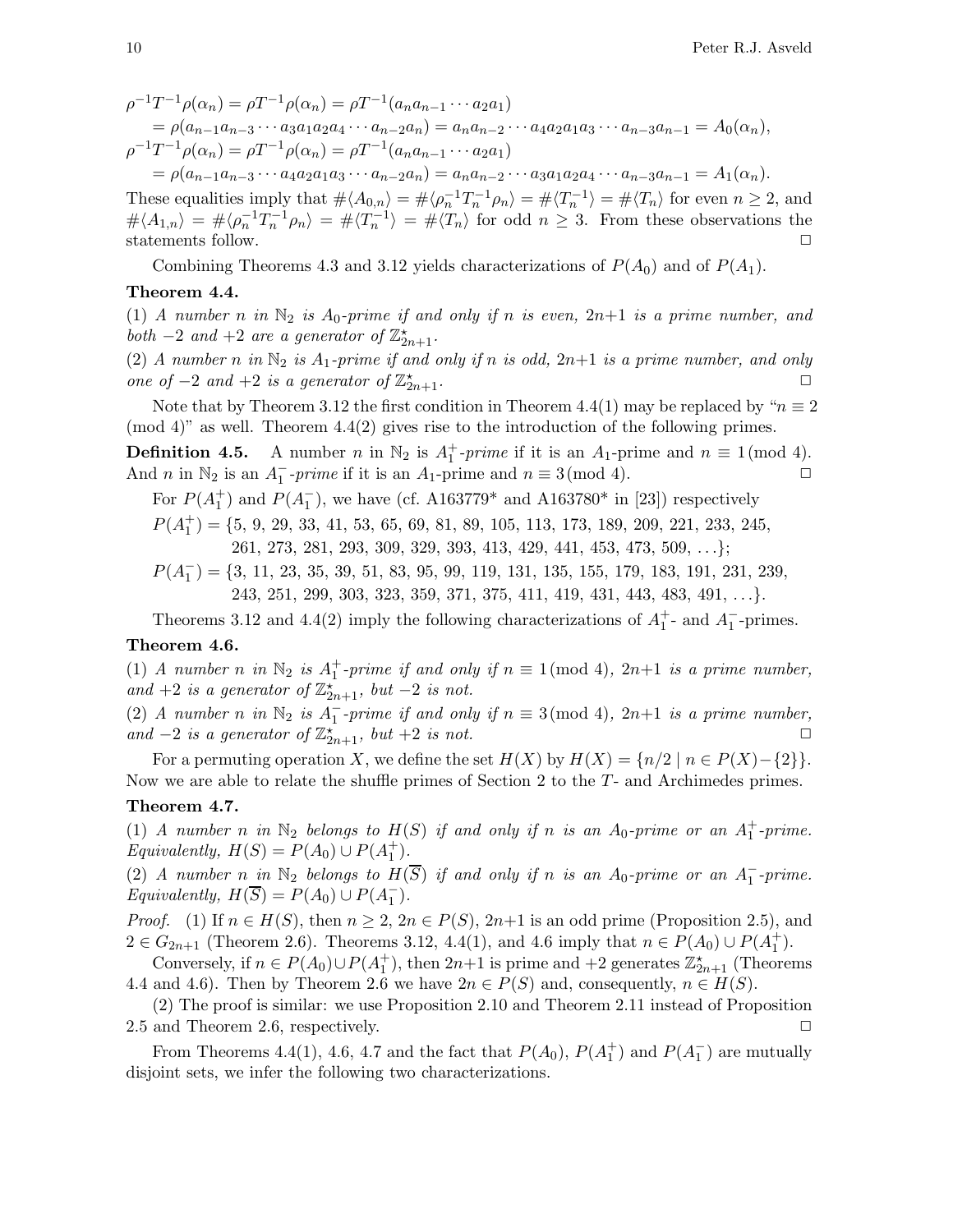**Corollary 4.8.** A number n in  $\mathbb{N}_2$  belongs to  $H(S)$  if and only if  $2n+1$  is a prime number and exactly one of the following two conditions holds:

(1)  $n \equiv 1 \pmod{4}$ , +2 generates  $\mathbb{Z}_{2n+1}^{\star}$ , but -2 does not.

(2)  $n \equiv 2 \pmod{4}$  and both  $-2$  and  $+2$  generate  $\mathbb{Z}_{2n+1}^{\star}$ .

**Corollary 4.9.** A number n in  $\mathbb{N}_2$  belongs to  $H(\overline{S})$  if and only if  $2n+1$  is a prime number and exactly one of the following two conditions holds:

(1)  $n \equiv 2 \pmod{4}$  and both -2 and +2 generate  $\mathbb{Z}_{2n+1}^{\star}$ .

(2)  $n \equiv 3 \pmod{4}$ ,  $-2$  generates  $\mathbb{Z}_{2n+1}^{\star}$ , but  $+2$  does not.

### 5 Operations Based on the Josephus Problem and Their Primes

This section is devoted to an infinite sequence of permuting operations on strings, denoted by  $\{J_k\}_{k\geq 2}$ , which are related to the so-called (Flavius) Josephus problem; cf. §1.3 in [11] and §3.4 in [13]. For an excellent introduction, including many historical details, we refer to [22].

These operations are informally described as follows. For  $J_k$ , take the standard word  $\alpha_n$ and mark the symbols at positions k, 2k, 3k up to  $\lfloor n/k \rfloor k$ . Now concatenate the unmarked symbols to the right end of string and continue the marking process. Iterate this procedure until n symbols are marked. The final result of this permuting operation  $J_k$  is obtained by extracting the marked symbols from left to right.

**Example 5.1.** In order to determine  $J_2(\alpha_5)$ , we start marking each even position in  $\alpha_5$ :  $a_1\overline{a_2}a_3\overline{a_4}a_5$ . Extending this string with the unmarked symbols  $a_1$ ,  $a_3$  and  $a_5$ , yields  $a_1\overline{a_2}a_3\overline{a_4}a_5a_1a_3a_5$  and further marking produces  $a_1\overline{a_2}a_3\overline{a_4}a_5\overline{a_1}a_3\overline{a_5}$ . Twice extending this string with the last unmarked symbol  $a_3$  and marking the last occurrence of  $a_3$ , finally results in  $a_1\overline{a_2}a_3\overline{a_4}a_5\overline{a_1}a_3\overline{a_5}a_3\overline{a_3}$  from which we obtain that  $J_2(\alpha_5) = a_2a_4a_1a_5a_3$ .

In the original Josephus problem the question is to determine the last symbol to be marked. Here we use the marking procedure to define a permuting operation on strings.

We have  $P(J_1) = P(\lambda) = \emptyset$  as  $J_1$  is equal to the identity operation  $\lambda$  (Example 1.1).

For the next 19 members of this family of permuting operations we have the following results with respect to their primes.

 $P(J_2) = \{2, 5, 6, 9, 14, 18, 26, 29, 30, 33, 41, 50, 53, 65, 69, 74, 81, 86, 89, 90, 98,$ 105, 113, 134, 146, 158, 173, 174, 186, 189, 194, 209, 210, 221, 230, 233, 245, 254, 261, 270, 273, 278, 281, 293, 306, 309, 326, 329, . . .}.

For larger values of k the results are summarized in Table 1: the search for  $J_k$ -primes for  $3 \leq k \leq 20$  has been restricted to the interval  $2 \leq n \leq 1000000$ . This table largely extends the few numerical results mentioned at the end of Chapter 3 in [13]. The corresponding 19 sequences in [23] are  $A163782^* - A163800^*$ , respectively.

**Example 5.2.** We already saw that  $J_2(\alpha_5) = a_2 a_4 a_1 a_5 a_3$ . Then  $J_{2,5} = (13542)$ , and consequently 5 belongs to  $P(J_2)$ . Similarly, we have for  $J_2(\alpha_{14})$ ,

 $a_1\overline{a_2}a_3\overline{a_4}a_5\overline{a_6}a_7\overline{a_8}a_9\overline{a_{10}}a_{11}\overline{a_{12}}a_{13}\overline{a_{14}}a_1\overline{a_3}a_5\overline{a_7}a_9\overline{a_{11}}a_{13}\overline{a_1}a_5\overline{a_9}a_{13}\overline{a_5}a_{13}\overline{a_{13}}.$ 

Consequently,  $J_2(\alpha_{14}) = a_2 a_4 a_6 a_8 a_{10} a_{12} a_{14} a_3 a_7 a_{11} a_1 a_9 a_5 a_{13}$ , and 14 belongs to  $P(J_2)$  because we have  $J_{2,14} = (1111051314791263842)$ .

The remaining part of this section is restricted to the special case  $k = 2$ , namely, to the permutations  ${J_{2,n}}_{n\geq 2}$  and their properties.

In §3.3 of [11] an elegant method is described to solve the Josephus problem, i.e., to obtain the last symbol to be marked in the marking process. To determine the index of right-most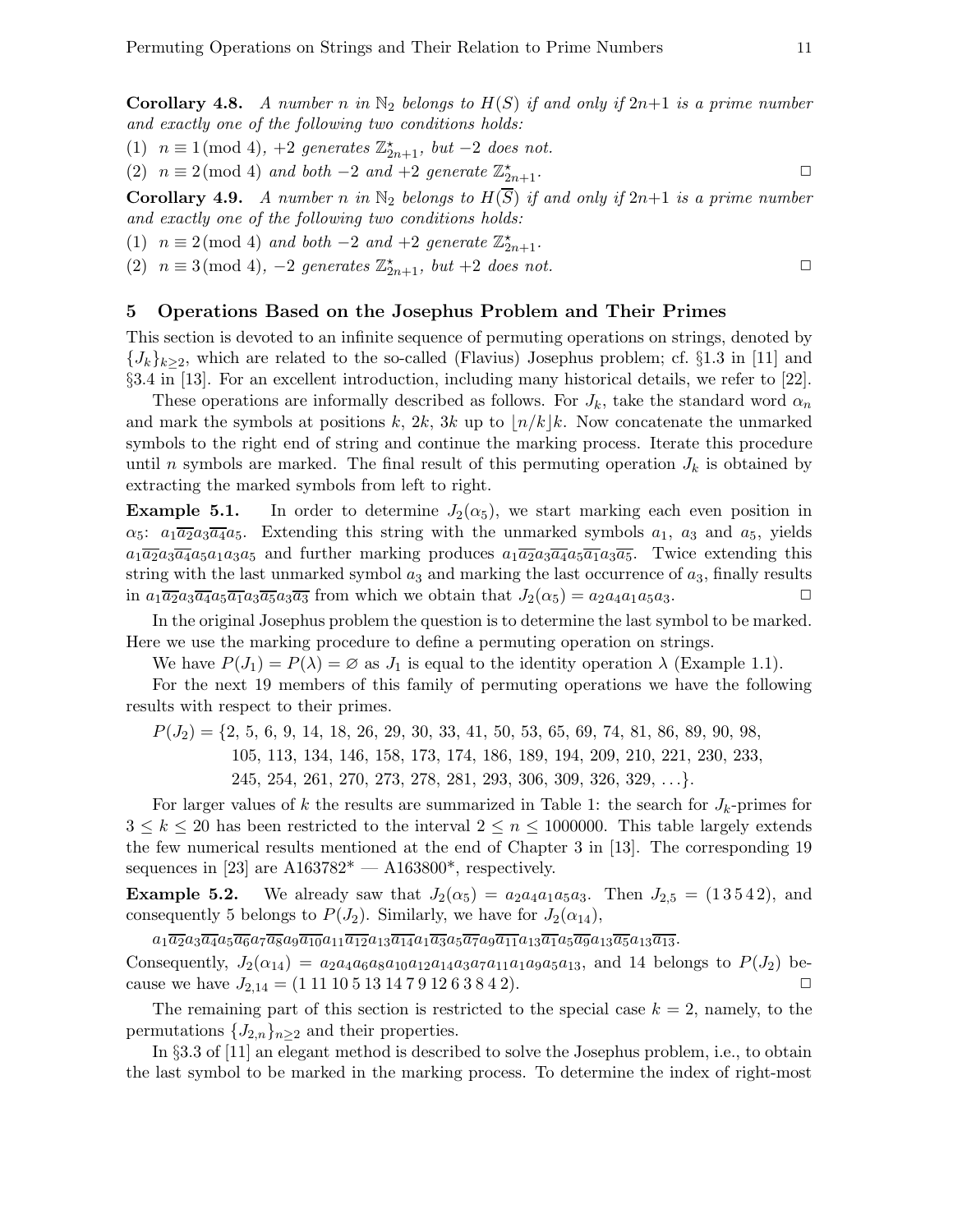| $\boldsymbol{k}$ | $P(J_k)$                                                                                                                                                            |
|------------------|---------------------------------------------------------------------------------------------------------------------------------------------------------------------|
| 3                | 3, 5, 27, 89, 1139, 1219, 1921, 2155, 5775, 9047, 12437, 78785, 105909, 197559                                                                                      |
| 4                | 2, 5, 10, 369, 609, 1841, 2462, 3297, 3837, 14945, 94590, 98121, 965013                                                                                             |
| 5                | 3, 15, 17, 45, 73, 83, 165, 177, 181, 229, 377, 383, 787, 2585, 3127, 3635, 4777,<br>36417, 63337, 166705, 418411                                                   |
| $6\phantom{.}6$  | 2, 13, 17, 18, 34, 49, 93, 97, 106, 225, 401, 745, 2506, 3037, 3370, 4713, 5206,<br>8585, 13418, 32237, 46321, 75525, 97889, 106193, 238513, 250657, 401902, 490118 |
| 7                | 5, 11, 21, 35, 85, 103, 161, 231, 543, 1697, 1995, 2289, 37851, 49923, 113443,<br>236091, 285265                                                                    |
| 8                | 2, 6, 10, 62, 321, 350, 686, 3217, 4981, 21785, 22305, 350878, 378446, 500241,<br>576033, 659057, 917342                                                            |
| 9                | 3, 39, 53, 2347, 6271, 121105, 386549, 519567, 958497                                                                                                               |
| 10               | 2, 17, 98, 174, 181, 238, 6774, 9057, 44929, 54594, 58389                                                                                                           |
| 11               | 3, 9, 27, 47, 63, 185, 617, 15189, 56411, 182439, 271607, 658521                                                                                                    |
| 12               | 2, 38, 57, 145, 189, 2293, 2898, 6222, 7486, 26793, 45350, 90822, 177773                                                                                            |
| 13               | 5, 57, 117, 187, 251, 273, 275, 665, 2511, 40393, 48615, 755921, 970037                                                                                             |
| 14               | 2, 185, 205, 877, 2045, 3454, 6061, 29177, 928954                                                                                                                   |
| 15               | 3, 9, 13, 25, 49, 361, 961, 1007, 2029, 8593, 24361, 44795, 88713                                                                                                   |
| 16               | 2, 14, 49, 333, 534, 550, 2390, 3682, 146794, 275530, 687245, 855382                                                                                                |
| 17               | 3, 5, 7, 39, 93, 267, 557, 2389, 2467, 4059, 4681, 6213, 70507, 151013, 282477,<br>421135                                                                           |
| 18               | 2, 5, 462, 530, 6021, 14686, 19537, 67161                                                                                                                           |
| 19               | 15, 145, 149, 243, 259, 449, 1921, 2787, 15871, 18563, 26459, 191515, 283269,<br>741343, 844805                                                                     |
| 20               | 2, 5, 30, 54, 81, 109, 149, 186, 513, 1089, 8158, 8533, 17178, 34478, 913274,<br>976402                                                                             |

Table 1:  $J_k$ -primes in the interval  $2 \le n \le 1000000$   $(3 \le k \le 20)$ .

symbol of the string  $J_k(\alpha_n)$ , the value of  $J_{k,n}^{-1}(n)$  has been computed in [11]. However, this approach can be extended to obtain all values of  $J_{k,n}^{-1}$  and, in addition, to derive closed forms for  $J_{2,n}^{-1}$  and  $J_{2,n}$ . This latter achievement is exceptional since looking for a closed form for  $J_{k,n}^{-1}$  or  $J_{k,n}$  with  $k \geq 3$  seems to be difficult; cf. §3.3 in [11].

The idea of this method is very simple. We walk in a cyclic way through the standard word  $\alpha_n$  and we assign numbers to symbol indices (symbol positions in  $\alpha_n$ ). In the first sweep through  $\alpha_n$  we assign the numbers 1, 2,  $\cdots$  *n* to the symbol positions 1, 2,  $\cdots$  *n*, respectively.

When we restrict our attention to the case  $J_{2,n}$ , we see that the marked symbols got an even number. In the next sweep through  $\alpha_n$ , we continue to number the symbols with an odd position in  $\alpha_n$ : they receive the next unused numbers in the number sequence. In general, when a symbol in  $\alpha_n$  is skipped (i.e., not marked) during the marking/numbering process, we assign a new number: the next consecutive unused number in the number sequence.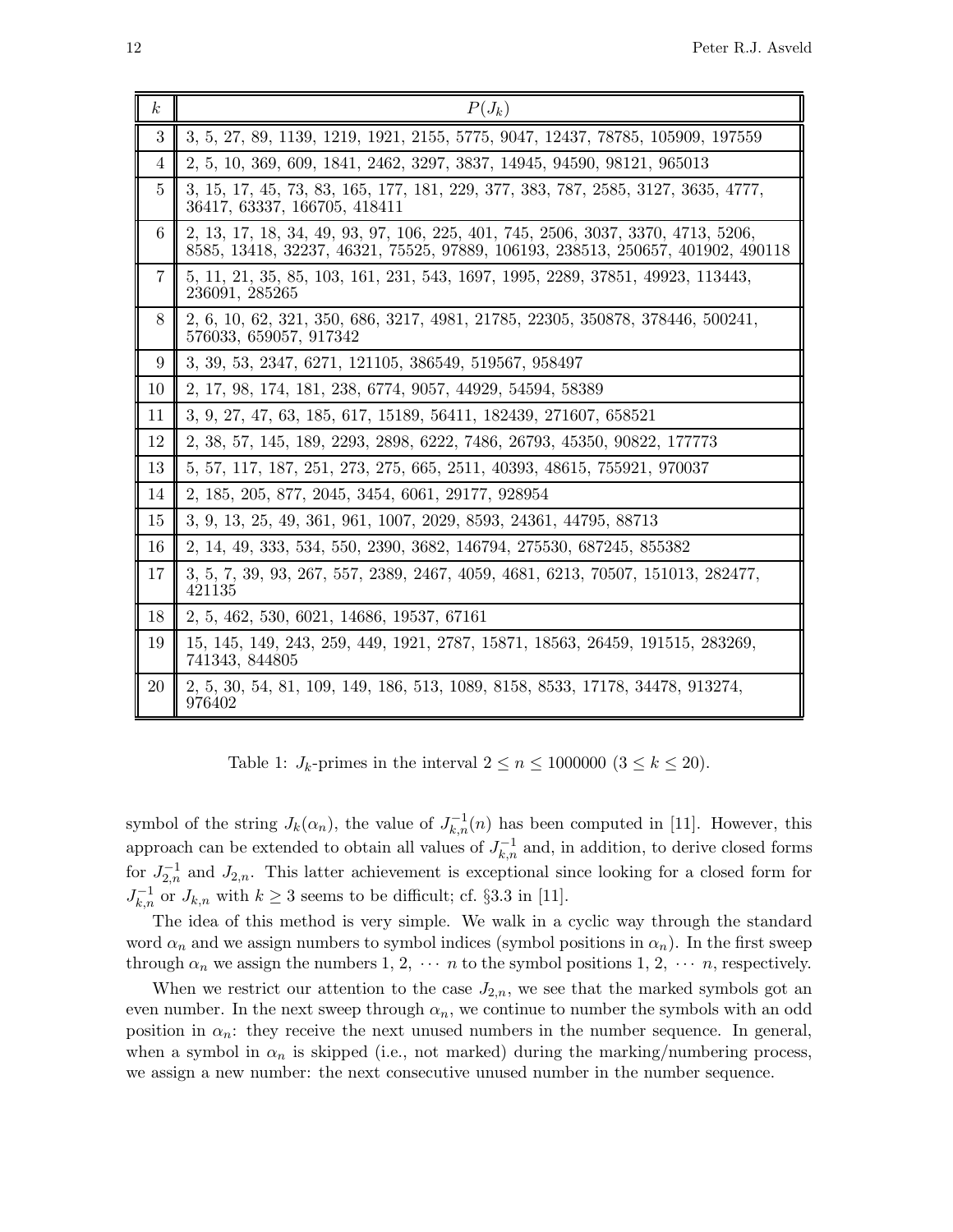So after the first sweep we continue to number as follows: 1 becomes  $n+1$ , 2 is marked, 3 becomes  $n+2$ , 4 is marked, 5 becomes  $n+3$ , ...,  $2k+1$  becomes  $n+k+1$ ,  $2k+2$  is marked,  $2k+3$  becomes  $n+k+2, \ldots, 2n$  is marked. The jth symbol to be marked ends up with number  $2j$  in this marking or numbering process.

| <b>Example 5.3.</b> Applying this idea to $J_{2,14}$ yields the following scheme of indices: |  |  |  |  |
|----------------------------------------------------------------------------------------------|--|--|--|--|
|                                                                                              |  |  |  |  |

|    |  |    | $1 \quad 2 \quad 3 \quad 4 \quad 5 \quad 6 \quad 7 \quad 8 \quad 9 \quad 10 \quad 11 \quad 12 \quad 13 \quad 14$ |    |    |    |  |
|----|--|----|------------------------------------------------------------------------------------------------------------------|----|----|----|--|
|    |  |    | 1 2 3 4 5 6 7 8 9 10 11 12 13 14                                                                                 |    |    |    |  |
| 15 |  |    | 16 17 18                                                                                                         | 19 | 20 | 21 |  |
| 22 |  | 23 |                                                                                                                  | 24 |    | 25 |  |
|    |  | 26 |                                                                                                                  |    |    | 27 |  |
|    |  |    |                                                                                                                  |    |    | 28 |  |
|    |  |    |                                                                                                                  |    |    |    |  |

So 2 comes in the first place, 4 in the second, 6 in the third one, . . . , 5 in the 13th place, and 13 in the 14th place:  $J_2(\alpha_{14}) = a_2 a_4 a_6 a_8 a_{10} a_{12} a_{14} a_3 a_7 a_{11} a_1 a_9 a_5 a_{13}$ ; cf. Example 5.2.  $\Box$ 

Given a final even number  $N$  in this marking process, we want to determine which symbol  $a_j$  arrives at position  $N/2$  in the permutation  $J_{2,n}$ , i.e, we want to determine the number j that satisfies  $J_{2,n}(j) = N/2$  or, equivalently, we want to compute  $J_{2,n}^{-1}(N/2)$ . If  $N \leq n$ , then  $j = N$  and  $a_N$  will be placed at position  $N/2$ . However, if  $N > n$ , the marking number N should have a (smaller) predecessor, which in turn may possess a (smaller) predecessor, etc. But after a finite number of iterations we end up with a symbol index j in between 1 and n.

In §3.3 of [11] this iteration process is captured in an algorithm to determine the value of  $J_{3,n}^{-1}(n)$ . This algorithm can easily be generalized —viz. to compute all values  $J_{3,n}^{-1}(m)$ — and simplified, since starting with  $J_2$  instead of  $J_3$  means a considerable reduction in structural complexity. The modified algorithm for computing  $J_{2,n}^{-1}(m)$  with  $1 \leq m \leq n$ , reads as follows.

 $N := 2 * m$ : while  $N > n$  do  $N := 2 * (N - n) - 1$ ;  $J_{2,n}^{-1}(m) := N.$ 

As in §3.3 of [11] we transform the above algorithm in an even simpler one:

 $D := 2 * n + 1 - 2 * m;$ while  $D \leq n$  do  $D := 2 * D;$  $J_{2,n}^{-1}(m) := 2*n+1-D.$ 

**Example 5.4.** Applying these algorithms with  $n = 14$  and  $m = 4$  results, after skipping the loops, in  $J_{2,14}^{-1}(4) = 8$ . When we start the first algorithm with  $m = 14$ , the successive values of N are 28, 27, 25, 21 and 13; thus  $J_{2,14}^{-1}(14) = 13$ ; the second algorithm yields for D the values: 1, 2, 4, 8 and 16. For  $m = 13$ , the second algorithm gives 3, 6, 12 and 24 as D-values, which implies  $J_{2,14}^{-1}(13) = 5$ ; cf. Example 5.3.

Let  $L(m, n)$  denote the number of times the loop in this latter algorithm has been executed. After leaving the loop we have  $(2n + 1 - 2m) \cdot 2^{L(m,n)} \ge n + 1$ , which yields  $L(m,n) =$  $\lceil \lg((n+1)/(2n+1-2m)) \rceil$ ; we use "lg" to denote the base-2 logarithm as in [11]. Hence

$$
J_{2,n}^{-1}(m) = 2m
$$
 if  $1 \le m < k = \lceil (n+1)/2 \rceil$ , and  

$$
J_{2,n}^{-1}(m) = 2n + 1 - (2n+1-2m)2^{\lceil \lg \frac{n+1}{2n+1-2m} \rceil}
$$
 if  $k \le m \le n$ .

This definition of  $J_{2,n}^{-1}$  can even be reduced to the closed form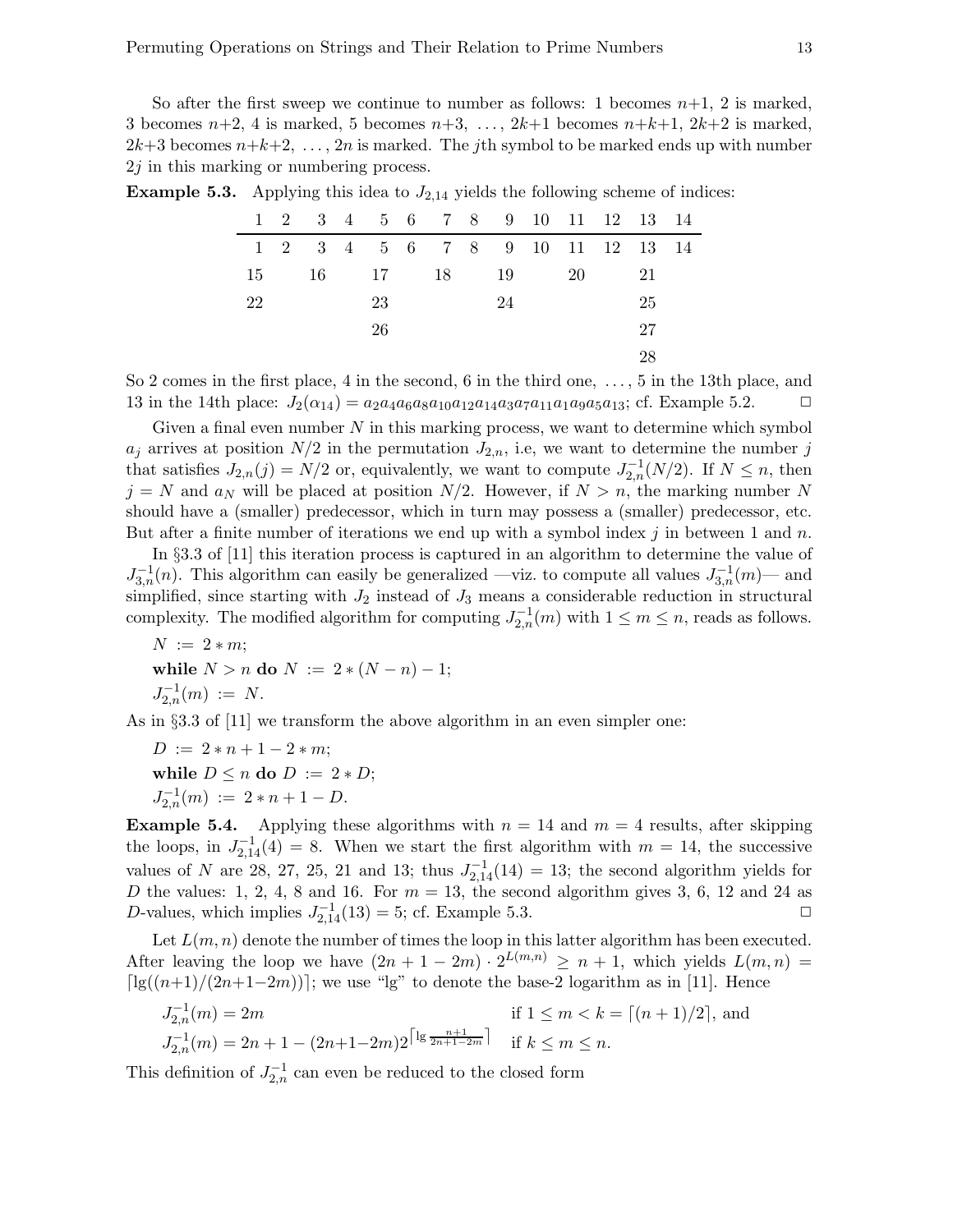$$
J_{2,n}^{-1}(m) \equiv +2m \cdot 2^{\lceil \lg \frac{n+1}{2n+1-2m} \rceil} \pmod{2n+1}, \qquad \qquad 1 \le m \le n,
$$

or even to

$$
J_{2,n}^{-1}(m) \equiv +2m \cdot \lceil \frac{n+1}{2n+1-2m} \rceil \pmod{2n+1}, \qquad \qquad 1 \le m \le n,
$$

where  $[[x]]$  denotes the smallest value  $2^t$  with  $t \in \mathbb{N}$  such that  $x \leq 2^t$ .

For even m, it is now easy to define  $J_{2,n}$ :  $J_{2,n}(m) = m/2$  if m is even. But for odd values of  $m$ , the situation is not that straightforward. There does not seem to be an easy way to invert the definitions of  $J_{2,n}^{-1}$ . Fortunately, there is a way out: we can "invert" our two algorithms; inverting the second algorithm results in

$$
D := 2*n+1-m;
$$

while D is even do  $D := D/2$ ;

$$
J_{2,n}(m) := (2*n+1-D)/2.
$$

**Example 5.5.** If we execute this algorithm with  $n = 14$  and  $m = 8$ , the loop will be skipped, and  $J_{2,14}(8) = 4$ . For  $m = 13$ , the algorithm obtains the respective D-values: 16, 8, 4, 2 and 1; hence  $J_{2,14}(13) = 14$ ; cf. Example 5.4.

From this algorithm we infer that

$$
J_{2,n}(m) = (2n + 1 - \lfloor 2n + 1 - m \rfloor)/2 \qquad (1 \le m \le n),
$$

where  $||x||$  is the odd number such that  $x/||x||$  is a power of 2. For instance, we have  $||16|| = 1$ ,  $||24|| = 3$  and  $||120|| = 15$ .

The following auxiliary result happens to be useful and it is of some interest of its own. **Lemma 5.6.** For each integer n with  $n \geq 1$ ,

$$
\sum_{m=1}^{n} \left\lceil \lg \frac{n+1}{2m-1} \right\rceil = n.
$$

*Proof.* Our argument is based on Exercise 3.34 in [11]. Let  $s_n$  denote this sum. Then

$$
s_n = \sum_{m=1}^n \left[ \lg \frac{n+1}{2m-1} \right] = \sum_{m=1}^{\lceil n/2 \rceil} \left[ \lg \frac{n+1}{2m-1} \right],
$$

since for  $m > \lceil n/2 \rceil$ , each term  $\lceil \lg((n+1)/(2m-1)) \rceil$  vanishes. Let  $k = \lceil \lg(n/2) \rceil$ . Then  $2^k$  ≤ n−1 and equality only happens when  $n = 2^t + 1$  for some t in N.

To the sum  $s_n$  we add  $2^k - \lfloor n/2 \rfloor$  terms equal to 0 to simplify the calculations at the boundary. In other words, we extend the summation to  $2^k$  terms instead of n or  $\lceil n/2 \rceil$ .

In the following derivation we used Iverson's convention: the expression " $(P(x))$ " evaluates to 1 if the predicate  $P(x)$  is true and to 0 if  $P(x)$  is false[11]. For instance,  $\sum_{m=1}^{n} a_m$ may be written as  $\sum a_m(1 \leq m \leq n)$  using this convention. Then we have

$$
s_n = \sum_{m=1}^{2^k} \left\lceil \lg \frac{n+1}{2m-1} \right\rceil = \sum_{j,m} j \left( j = \left\lceil \lg \frac{n+1}{2m-1} \right\rceil \right) (1 \le m \le 2^k)
$$
  
= 
$$
\sum_{j,m} j \left( 2^{j-1} < \frac{n+1}{2m-1} \le 2^j \right) (1 \le j \le \lceil \lg(n+1) \rceil)
$$
  
= 
$$
\sum_{j,m} j \left( \frac{n+1+2^j}{2^{j+1}} \le m < \frac{n+1+2^{j-1}}{2^j} \right) (1 \le j \le \lceil \lg(n+1) \rceil)
$$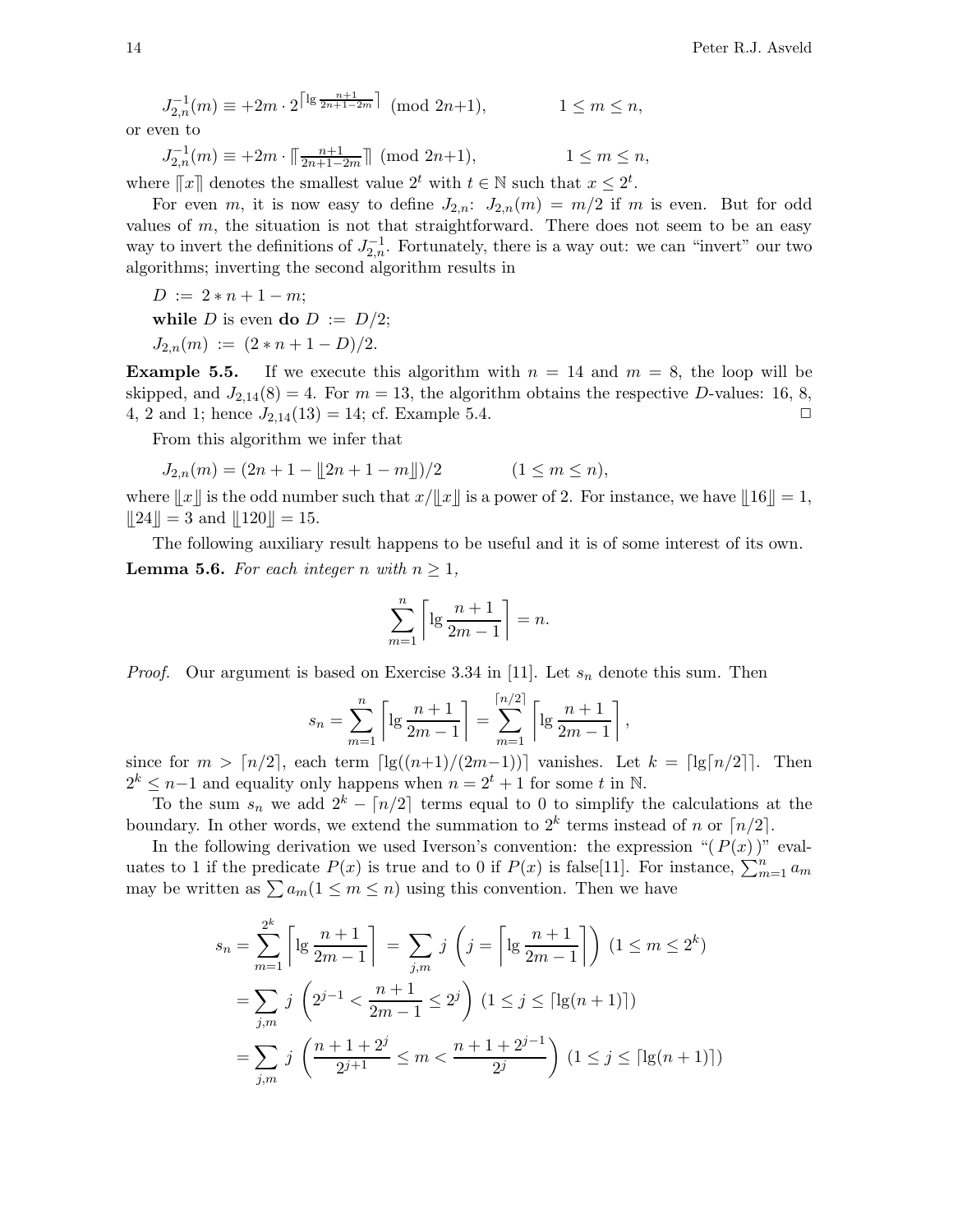$$
= \sum_{j,m} j \left( m \in \left[ \frac{n+1+2^{j}}{2^{j+1}}, \frac{n+1+2^{j-1}}{2^{j}} \right) \right) (1 \leq j \leq \lceil \lg(n+1) \rceil)
$$
  
\n
$$
= \sum_{j=1}^{\lceil \lg(n+1) \rceil} j \left( \left\lceil \frac{n+1+2^{j-1}}{2^{j}} \right\rceil - \left\lceil \frac{n+1+2^{j}}{2^{j+1}} \right\rceil \right)
$$
  
\n
$$
= \sum_{j=1}^{\lceil \lg(n+1) \rceil} j \left( \left\lceil \frac{2n+2+2^{j}}{2^{j+1}} \right\rceil - \left\lceil \frac{n+1+2^{j}}{2^{j+1}} \right\rceil \right)
$$
  
\n
$$
= \sum_{j=1}^{\lceil \lg(n+1) \rceil} \left\lceil \frac{2n+2+2^{j}}{2^{j+1}} \right\rceil - \lceil \lg(n+1) \rceil \cdot \left\lceil \frac{n+1+2^{\lceil \lg(n+1) \rceil}}{2^{\lceil \lg(n+1) \rceil + 1}} \right\rceil
$$
  
\n
$$
= \sum_{j=1}^{\lceil \lg(n+1) \rceil} \left\lceil \frac{n+1}{2^{j}} + \frac{1}{2} \right\rceil - \lceil \lg(n+1) \rceil = \sum_{j=1}^{\lceil \lg(n+1) \rceil} \left\lceil \frac{n+1}{2^{j}} - \frac{1}{2} \right\rceil.
$$

In the fifth line of this derivation we used the fact that the interval  $(\alpha, \beta)$  contains exactly  $\lceil \beta \rceil - \lceil \alpha \rceil$  integers. The seventh line has been obtained by "telescoping" [11], and the last line is the result of using  $[x] = [x - 1] + 1$ .

Next we consider the sums  $s_{n-1}$  and  $s_n$ : for all but one value of j the jth terms in these sums are equal, i.e.,  $\lceil (n+1)/2^j - 1/2 \rceil = \lceil ((n-1)+1)/2^j - 1/2 \rceil$ ; cf. Exercise 3.22 in [11]. The only exception is when  $j = 1 + \lg(n/||n||)$  where  $||n||$  is again the odd integer such that  $n/||n||$ is a power of 2. In this exceptional case we have  $\lceil (n+1)/2^j - 1/2 \rceil = 1 + \lceil ((n-1)+1)/2^j - 1/2 \rceil$ , which implies that  $s_n = s_{n-1} + 1$ . Together with  $s_1 = 1$  this yields  $s_n = n$ .

The proof of this lemma is completely according to the style of [11], but it is a bit complicated. There is, however, an alternative proof, based on a combinatorial argument of a staggering simplicity.

Alternative proof of Lemma 5.6. We first observe that for each n with  $n \geq 1$ , we have

$$
s_n = \sum_{m=1}^n \left[ \lg \frac{n+1}{2m-1} \right] = \sum_{m=1}^n \left[ \lg \frac{n+1}{2n+1-2m} \right] = \sum_{m=1}^n L(m,n) = C(2n,n)
$$

where  $L(m, n)$  is the number of times the loop has been executed in either of our algorithms to compute  $J_{2,n}^{-1}$  on input m.

The entity  $C(2n, n)$  is related to the following very simple combinatorial problem.

Given m points, we construct  $n (n \leq m)$  chains (linear orders, or monadic trees) of length greater than or equal to 0. What is the total length  $C(m, n)$  (i.e., the total number of edges) of these  $n$  chains?

To construct the *n* chains we need *n* points for *n* roots. The remaining points will be used for edges: each point yields an additional edge. Therefore  $C(m, n) = m - n$ .

To determine  $s_n$ , we return to our marking/numbering process: we have  $2n$  points to build *n* chains; so  $s_n = C(2n, n) = 2n - n = n$ .

Notice that the way in which we achieve these  $n$  chains is immaterial; any set of  $n$  chains based on 2n points has total length n. The observation that our marking/numbering procedure (cf. Example 5.3) is just one particular instance of "n chains based on  $2n$  points" completes the proof.  $\Box$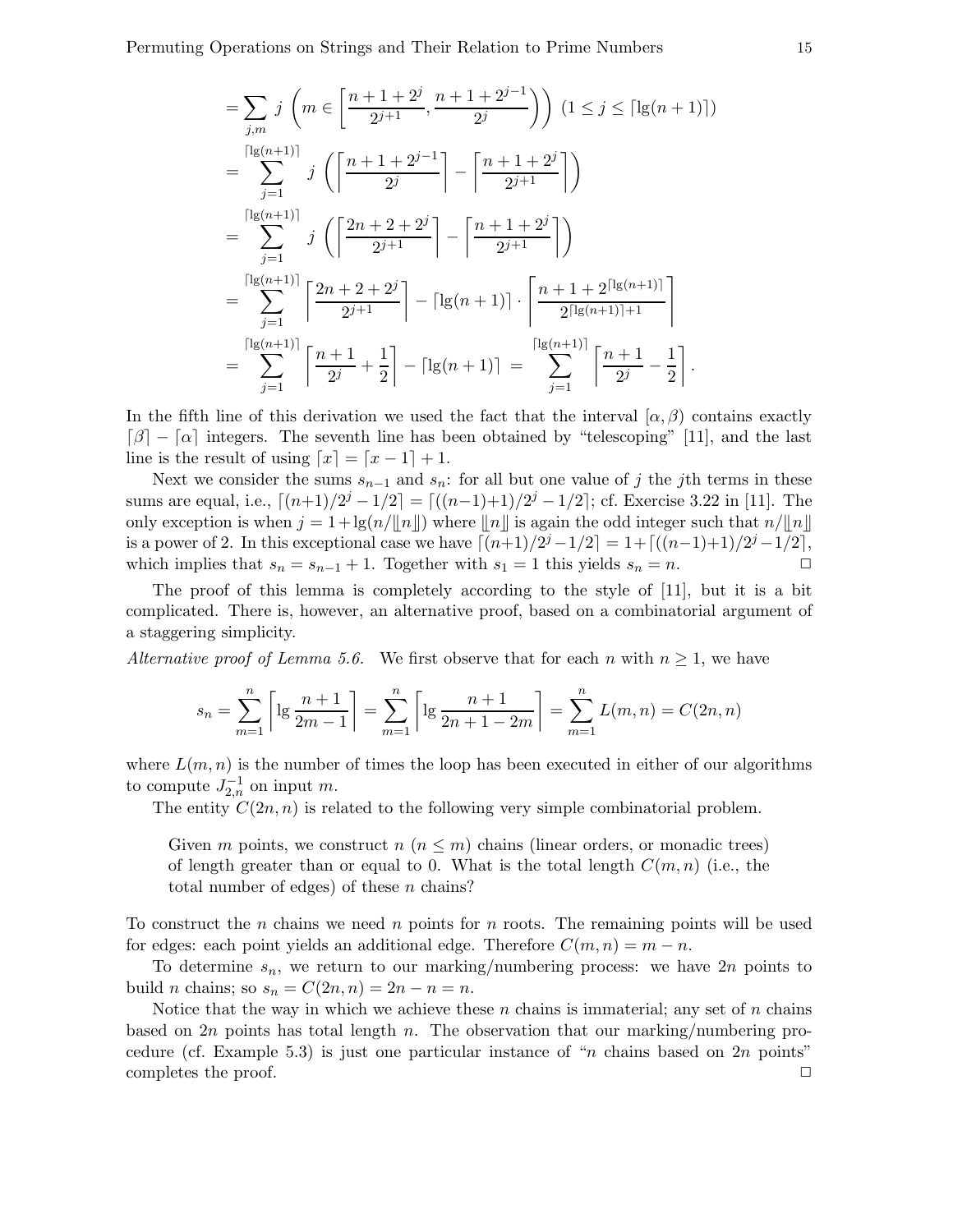Example 5.7. Returning to Example 5.3, we have 28 points and we use the points  $1, 2, \ldots$ , 14 for the roots of the 14 chains; the chains with the even numbered roots have length 0. Chains rooted with 3, 7 and 11 have length 1, those rooted with 1 and 9 have length 2. The remaining chains have length 3 (root 5) and 4 (root 13); hence  $C(28, 14) = 14$ .  $\Box$ 

In the context of the present paper, the use of  $J_{2,n}^{-1}$  is much more convenient than applying  $J_{2,n}$ . Therefore we will state our results in terms of  $J_2$ , but in proofs we will frequently use  $J_2^{-1}$ . In other words, we will heavily rely on the equality  $P(J_2) = P(J_2^{-1})$ , i.e., a number is a  $J_2$ -prime if and only if it is a  $J_2^{-1}$ -prime. Typical applications of this convention are (the proofs of) Proposition 5.8, Lemma 5.9, Proposition 5.10 and their consequences.

For  $J_2$  we also have a result similar to Propositions 2.2(1) and 3.2:

**Proposition 5.8.** If n in  $\mathbb{N}_2$  is  $J_2\text{-prime}$ , then for each  $m$   $(1 \leq m < 2n+1)$ :

(1) If  $n \equiv 1 \pmod{4}$ , then  $m \cdot 2^n \equiv -m \pmod{2n+1}$  and  $m \cdot (-2)^n \equiv +m \pmod{2n+1}$ .

(2) If  $n \equiv 2 \pmod{4}$ , then  $m \cdot 2^n \equiv -m \pmod{2n+1}$  and  $m \cdot (-2)^n \equiv -m \pmod{2n+1}$ .

*Proof.* Applying  $J_{2,n}^{-1}$  iteratively n times to m results in all values 1, 2, ..., n in some order and  $(J_{2,n}^{-1})^n(m) = m$ , as n is  $J_2^{-1}$ -prime. By Lemma 5.6, we obtain

$$
(J_{2,n}^{-1})^n(m) \equiv 2^n \cdot m \cdot \prod_{j=1}^n 2^{\left\lceil \lg \frac{n+1}{2n+1-2j} \right\rceil} \equiv 2^n \cdot m \cdot 2^{\sum_{j=1}^n \left\lceil \lg \frac{n+1}{2n+1-2j} \right\rceil} \pmod{2n+1}
$$

$$
\equiv 2^n \cdot m \cdot 2^{\sum_{j=1}^n \left\lceil \lg \frac{n+1}{2j-1} \right\rceil} \equiv m \cdot 2^{2n} \equiv m \pmod{2n+1}.
$$

This implies  $2^{2n} \equiv 1 \pmod{2n+1}$ . As in the proof of Proposition 2.2(1) —except for now using  $2n$  instead of  $n$ — we obtain that  $m \cdot 2^n \equiv -m \pmod{2n+1}$ .

If  $n = 4k+1$   $(k \ge 1)$ , then  $m \cdot (-2)^n \equiv m \cdot 2^n(-1)^{4k+1} \equiv +m \pmod{2n+1}$ , and if  $n = 4k+2$  $(k \geq 0)$ , we get  $m \cdot (-2)^n \equiv -m \pmod{2n+1}$ .

In Proposition 5.8 the cases  $n \equiv 0 \pmod{4}$  and  $n \equiv 3 \pmod{4}$  are not included because whenever *n* satisfies either of these conditions, *n* is not  $J_2$ -prime; cf. Theorem 5.11.

The closed form for  $J_{2,n}^{-1}$  yields  $J_2$ -counterparts of Lemma 3.6 and Proposition 3.7.

**Lemma 5.9.** If there exist integers x and y with  $x, y \ge 1$  such that  $n = 2xy + x + y$ , then n is not  $J_2\text{-}prime.$ 

Proof. We just need to modify the proof of Lemma 3.6 slightly: we only need to show that  $J_{2,n}^{-1}$  also maps every multiple of  $2x + 1$  on another multiple of  $2x + 1$ . For multiples  $m(2x+1)$  with  $1 \leq m(2x+1) < [(n+1)/2]$  this is evident and for multiples  $m(2x+1)$  with  $[(n+1)/2] \leq m(2x+1) \leq n$ , we have

$$
J_{2,n}^{-1}(m(2x+1)) = 2n + 1 - (2n + 1 - 2m(2x+1))E
$$
  
= 2(2xy + x + y) + 1 - (2(2xy + x + y) + 1 - 2m(2x + 1))E  
= 4xy + 2y + 2x + 1 - (4xy + 2y + 2x + 1 - 4mx - 2m)E  
= (2x + 1)(2y + 1 - (2y + 1 - 2m)E),

where E stands for  $2^{\left\lceil \lg \frac{n+1}{2n+1-2m(2x+1)} \right\rceil}$ 

**Proposition 5.10.** If n is  $J_2$ -prime, then  $2n + 1$  is a prime number.

Proof. The argument is identical to the proof of Proposition 3.7 except that we use Lemma 5.9 instead of Lemma 3.6.  $\Box$ 

**Theorem 5.11.** Let n be in  $\mathbb{N}_2$ . If  $n \equiv 0 \pmod{4}$  or  $n \equiv 3 \pmod{4}$ , then n is not  $J_2\text{-prime}$ . *Proof.* In both cases the arguments are very similar to the one of Theorem 3.10.

. ✷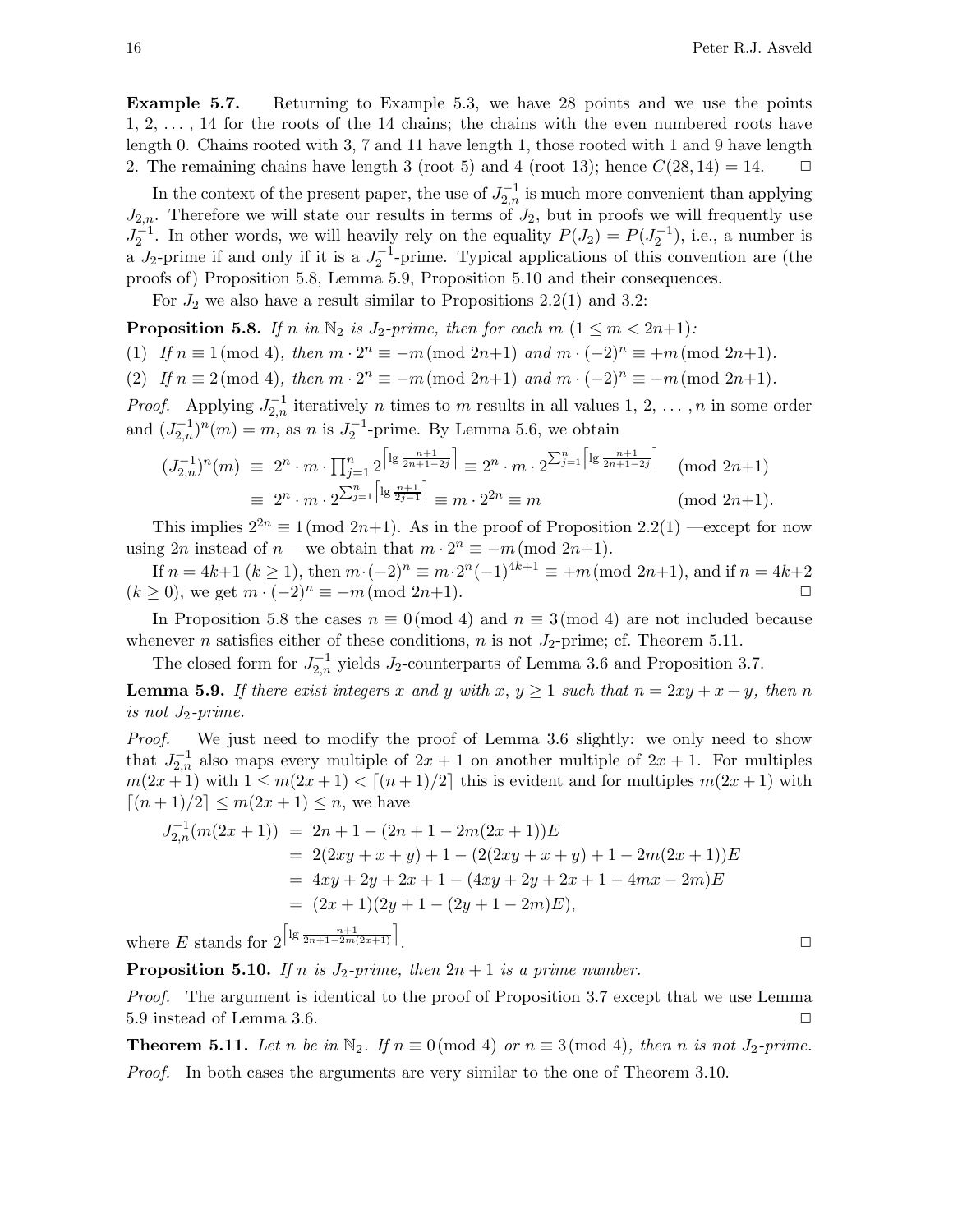The assumption that n, with  $n = 4k$   $(k \ge 1)$  is J<sub>2</sub>-prime, implies that  $2n+1 = 8k+1$  is a prime number p (Proposition 5.10) and that  $+2$  is quadratic residue of p (Proposition 3.9). In the very same way, we obtain that  $+2$  is quadratic residue of  $p = 8k + 7$  when we assume that  $n = 4k + 3$   $(k \geq 0)$  is J<sub>2</sub>-prime.

Now it is straightforward to derive a contradiction; cf. the proof of Theorem 3.10.  $\Box$ 

We now turn to the main result of this section.

**Theorem 5.12.** A number n is  $J_2$ -prime if and only if  $2n+1$  is a prime number and exactly one of the following two conditions holds:

(1)  $n \equiv 1 \pmod{4}$  and +2 generates  $\mathbb{Z}_{2n+1}^{\star}$ , but -2 does not.

(2)  $n \equiv 2 \pmod{4}$  and both -2 and +2 generate  $\mathbb{Z}_{2n+1}^{\star}$ .

Proof. Using Propositions 5.8 and 5.10 (instead of Propositions 3.2 and 3.7) and Theorem 5.11 (instead of Theorem 3.10) the proof is analogous to the one of Theorem 3.12.  $\Box$ 

**Example 5.13.** (1) The number 21 is not  $J_2$ -prime. Though 21  $\equiv$  1 (mod 4) and 43 is a prime number, both +2 and  $-2$  fail, however, to be a member of the set  $G_{43} =$  $\{-17, -15, -14, -13, -10, -9, 3, 5, 12, 18, 19, 20\}.$ 

(2) For  $n = 9$ , we have  $9 \equiv 1 \pmod{4}$ , 19 is prime,  $+2$  generates  $\mathbb{Z}_{19}^{\star}$  but  $-2$  does not, and  $9 \in P(J_2)$ ; cf. Example 3.13(2).

(3) When  $n = 6$ , we obtain  $6 \equiv 2 \pmod{4}$ , 13 is prime, both +2 and -2 generate  $\mathbb{Z}_{13}^*$ , and so 6 is  $J_2$ -prime; cf. Example 3.13(3).  $\Box$ 

The characterization of  $J_2$ -primes in Theorem 5.12 can, of course, be related to the main results of Section 4; cf. Theorems  $4.4(1)$ ,  $4.6(1)$  and  $5.12$  and, respectively,  $4.7(1)$  and  $5.14$ .

**Theorem 5.14.** A number n is  $J_2$ -prime if and only if either n is  $A_0$ -prime or n is  $A_1^+$ prime:  $P(J_2) = P(A_0) \cup P(A_1^+)$ ).  $\square$ 

Corollary 5.15.  $P(J_2) = H(S)$ .

# 6 Duality

In Section 2 we introduced a permuting operation  $\overline{S}$  on strings to which we referred as the dual of the permuting operation S without giving a formal definition of duality. In the previous sections we have met a number of permuting operations and the characterizations of the corresponding primes which makes it easier to propose such a formal definition.

**Definition 6.1.** Let X be permuting operation on strings of which  $P(X)$  can be characterized as: "a number n in  $\mathbb{N}_2$  is X-prime if and only if  $\gamma(n)$  is a prime number and exactly one of the following K conditions holds  $(1 \leq i \leq K)$ :

(i)  $P_i(n)$  and  $g_{i,1},...,g_{i,M(i)} \in G_{\gamma(n)}, (M(i) \geq 1)$ , but  $h_{i,1},...,h_{i,N(i)} \notin G_{\gamma(n)}, (N(i) \geq 0)$ ", where  $\gamma : \mathbb{N} \to \mathbb{N}$  is a function that increases monotonically in n, and the  $P_i$ 's are mutually exclusive predicates, i.e., for given *n*, at most one of the  $P_i$ 's  $(1 \le i \le K)$  is true.

A permuting operation on strings Y is called *dual* to X, if  $P(Y)$  can be characterized as: "a number n in  $\mathbb{N}_2$  is Y-prime if and only if  $\gamma(n)$  is a prime number and exactly one of the following K conditions holds  $(1 \leq i \leq K)$ :

 $(i) Q_i(n)$  and  $-g_{i,1}, \ldots, -g_{i,M(i)} \in G_{\gamma(n)}$ , but  $-h_{i,1}, \ldots, -h_{i,N(i)} \notin G_{\gamma(n)}$ ",

where the  $Q_i$ 's are mutually exclusive predicates, and there exists a bijection

 $\varphi: \{P_i \mid 1 \leq i \leq K\} \to \{Q_i \mid 1 \leq i \leq K\}.$ 

If Y is dual to X and  $Y = X$ , then we call the permuting operation X self-dual.  $\Box$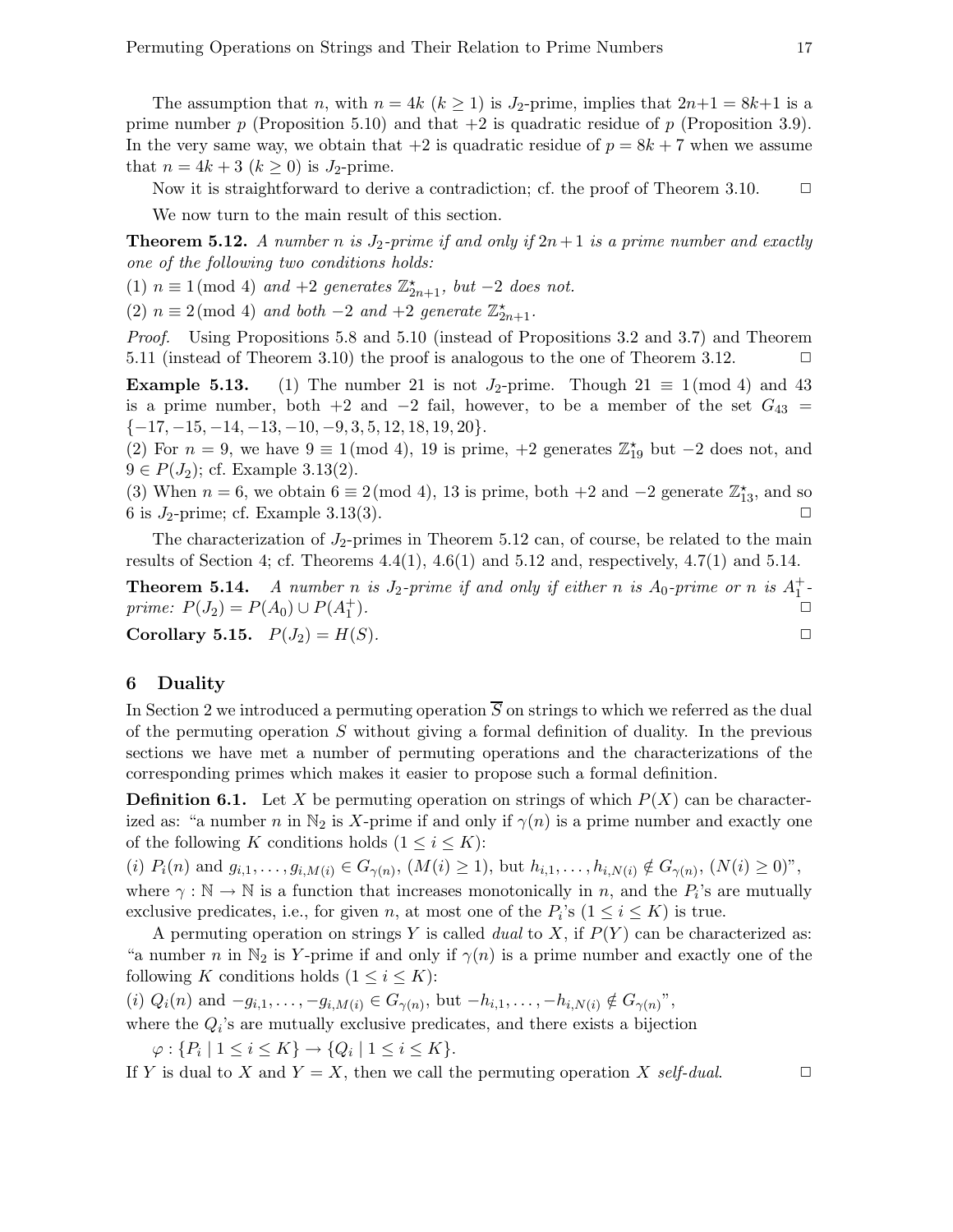**Example 6.2.** (1) The permuting operation  $\overline{S}$  is dual to S:  $K = 1$ ,  $\gamma(n) = n+1$ ,  $M(1) = 1$ ,  $N(1) = 0$  and  $g_{1,1} = +2$ ; cf. Theorems 2.6 and 2.11. Note that S is dual to  $\overline{S}$  as well.

(2) According to Theorem 4.6, the permuting operation  $A_1^-$  is dual to  $A_1^+$ :  $K = 1, \gamma(n) =$ 2n+1,  $M(1) = 1$ ,  $N(1) = 1$ ,  $g_{1,1} = +2$ ,  $h_{1,1} = -2$ ,  $P_1(n)$  is " $n \equiv 1 \pmod{4}$ ",  $Q_1(n)$  is " $n \equiv 3$  $\pmod{4}$ , and  $\varphi(P_1) = Q_1$ .

(3) The permuting operations T,  $A_0$  and  $A_1$  are self-dual.

Definition 6.1 suggests, like many similar definitions, two general problems: the *existence* problem (Given a permuting operation X, does there exists a permuting operation  $\overline{X}$  that is dual to X?) and the *unicity problem* (Given permuting operations X and  $\overline{X}$  such that  $\overline{X}$  is dual to X, is  $\overline{X}$  unique?).

Remark that for the more interesting permuting operations considered so far, with the exception of  $J_2$ , we have solved the existence problem<sup>2</sup>.

With respect to the unicity problem, the answer is probably negative in general. Although T is dual to T, we will propose a candidate dual  $\overline{T}$  of T which is unequal to T:

$$
\overline{T_n}(m) = n + 2 - 2m \qquad \text{if } 1 \le m \le k = \lceil n/2 \rceil, \text{ and}
$$
  

$$
\overline{T_n}(m) = 2(m - k) - d \qquad \text{if } k < m \le n;
$$

where  $d = 1$  if n is even and  $d = 0$  if n is odd; cf. [6].

We now return to the existence problem and, in particular, to the instance that has left open: viz. the quest for a dual  $\overline{J_2}$  for  $J_2$ . Unfortunately,  $J_2$  itself does not give rise to some straightforward proposal for  $\overline{J_2}$ , but when we start with  $J_2^{-1}$  there is a way out.

Remember that  $\overline{J_{2,n}}^{-1}(m) \equiv +2m \pmod{2n+1}$  if  $1 \leq m < k = \lceil (n+1)/2 \rceil$ ; cf. Section 5. For  $\overline{J_2}^{-1}$  we define

$$
\overline{J_2}_{n}^{-1}(m) \equiv -2m \pmod{2n+1} \qquad \text{if } k \le m \le n,
$$

which yields the odd integers in between 1 and  $n$  in reversed order when  $m$  increases from k to n. The even integers are obtained in a more complicated way which can be explained better in the way  $J_2$  is described in §3.3 of [11]; cf. Section 5.

We will number the symbol positions in the standard word  $\alpha_n$  as in Section 5, but we will distinguish between even and odd (numbered) sweeps through  $\alpha_n$ :

- In odd sweeps we number from left to right downwards starting with  $2n$  in the first sweep.
- In even sweeps we number from left to right upwards starting with 1 in the second sweep.
- The numbering ends when all numbers from 1 to  $2n$  are assigned to symbol positions.

As in §3.3 of [11] the even numbers in the numbering/marking process determine the value of  $J_{2,n}(m)$ : the jth symbol to be marked receives number  $2j$  in the marking process.

This numbering process will become more clear when we consider a concrete example.

**Example 6.3.** We apply this numbering process to  $J_{2,14}$ . As in Section 5 we consider indices of symbols (symbol positions) in the standard word  $\alpha_{14}$  rather than the symbols themselves. In the following scheme each sweep is preceded by its sweep number  $s$  as  $(s)$ :

<sup>&</sup>lt;sup>2</sup>We exclude the permuting operations  $J_k$  for  $k \geq 3$  from our study of duality because of the complete lack of characterization results for  $P(J_k)$  with  $k \geq 3$ . According to Definition 6.1 such characterizations are a prerequisite for duality.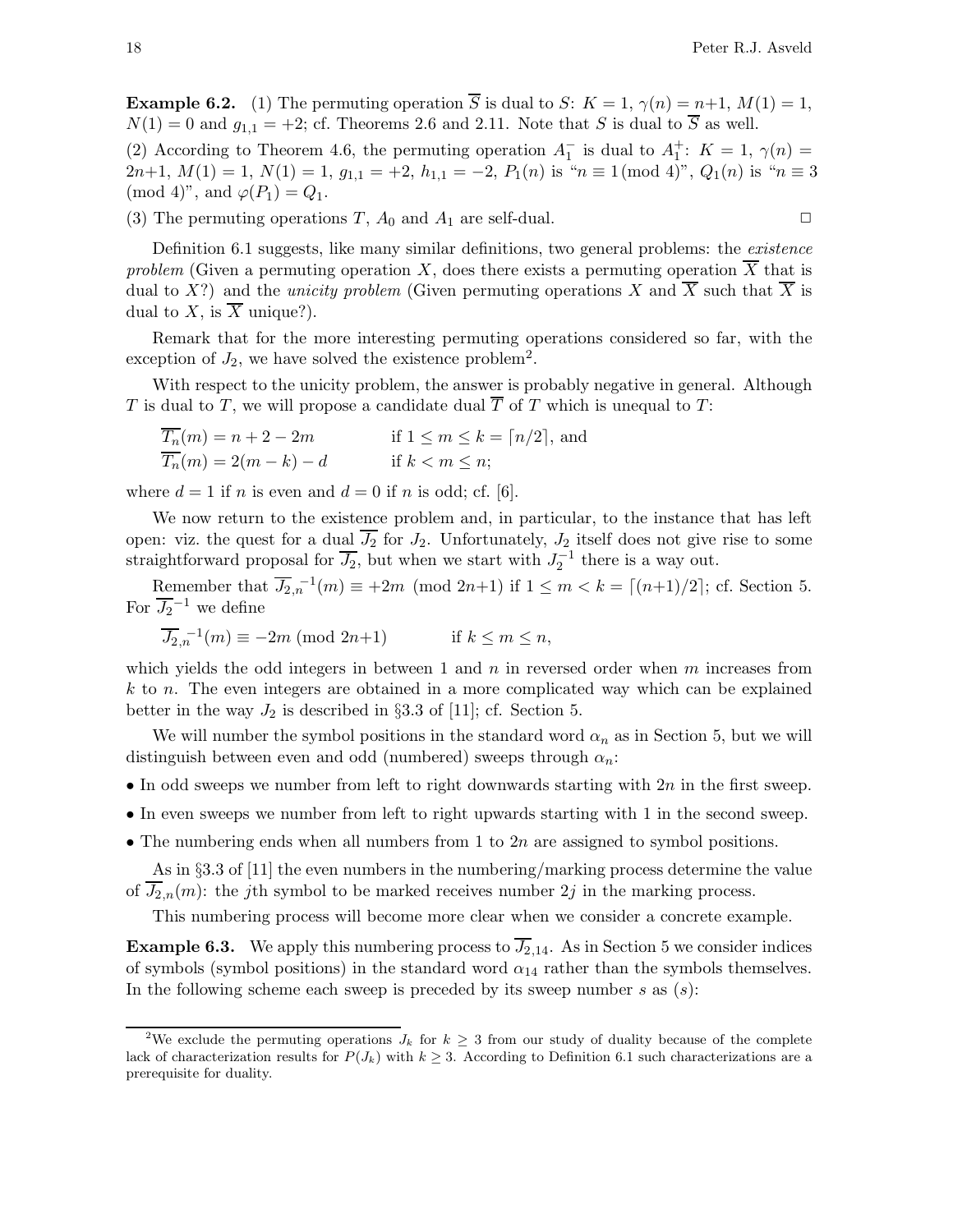|                                                   | 1 2 3 4 5 6 7 8 9 10 11 12 13 14 |  |     |  |             |    |  |  |
|---------------------------------------------------|----------------------------------|--|-----|--|-------------|----|--|--|
| $(1)$   28 27 26 25 24 23 22 21 20 19 18 17 16 15 |                                  |  |     |  |             |    |  |  |
| (2)                                               | 1 2 3                            |  |     |  | $4 \quad 5$ |    |  |  |
| (3)                                               | - 14                             |  | -13 |  |             | 12 |  |  |
| (4)                                               |                                  |  |     |  |             |    |  |  |
| (5)                                               |                                  |  |     |  |             |    |  |  |

From this scheme we infer that  $\overline{J_2}^{-1}(\alpha_{14}) = a_{14}a_7a_{13}a_1a_{12}a_4a_{11}a_2a_{10}a_6a_9a_3a_8a_5$  and, consequently, that  $J_2(\alpha_{14}) = a_4a_8a_{12}a_6a_{14}a_{10}a_2a_{13}a_{11}a_9a_7a_5a_3a_1$ . Therefore  $J_{2,14} =$  $(1\ 4\ 6\ 10\ 9\ 11\ 7\ 2\ 8\ 13\ 3\ 12\ 5\ 14), \#\langle\overline{J_2},1_4\rangle = 14 \text{ and } 14 \in P(\overline{J_2}).$ 

As in Section 5 we want to determine the value of  $\overline{J_{2,n}}^{-1}(N/2)$ . For  $N > n$ , this is trivial, since  $\overline{J_{2,n}}^{-1}(N/2) = 2n+1-N$ . But if  $N \leq n$ , N has a predecessor, which in turn may also possess a predecessor, etc. As for  $J_{2,n}^{-1}$  there are simple algorithms to compute  $\overline{J_{2,n}}^{-1}$ :

 $N := 2 * m;$ while  $N \le n$  do  $N := 2 * n + 1 - 2 * N$ ;  $\overline{J_{2,n}}^{-1}(m) := 2*n+1-N$ 

and, respectively, (using the binary mod-operation; cf. [11])

 $D := 2 * n + 1 - 2 * m$ : while  $D > n$  do  $D := (-2*D) \bmod (2*n+1)$ ;  $\overline{J_{2,n}}^{-1}(m) := D.$ 

**Example 6.4.** If  $n = 14$  and  $m = 11$ , then  $N = 22$  and  $D = 7$ , the loops will be skipped and  $\overline{J_{2,14}}^{-1}(11) = 7$ . For  $m = 5$ , the first algorithm yields as successive values of N: 10, 9, 11, 7 and 15; hence  $\overline{J_{2,14}}^{-1}(5) = 14$ . The second algorithm obtains as D-values: 19, 20, 18, 22 and 14 and it results in  $\overline{J_{2,14}}^{-1}(5) = 14$  as well; cf. Example 6.3.

To derive a mathematical expression for  $\overline{J_2}$ <sub>,n</sub><sup>-1</sup> from these algorithms is not as straightforward as in the case of  $J_{2,n}^{-1}$ ; when we proceed as in Section 5, we encounter two complications, the first of which is easy to deal with, but the second one is more involved.

First of all, we have to exclude the case  $n \equiv 1 \pmod{3}$ , but this happens to be no serious restriction. When  $\overline{J_2}$  turns out to be a dual of  $J_2$  we know that for each  $\overline{J_2}$ -prime or, equivalently, for each  $\overline{J_2}^{-1}$ -prime n, the number  $2n+1$  is a prime number. But if  $n \in \mathbb{N}_2$ satisfies  $n \equiv 1 \pmod{3}$ , then  $2n+1$  is divisible by 3. Consequently, no  $n \in \mathbb{N}_2$  with  $n \equiv 1$ (mod 3) is  $J_2$ -prime. This excluded case corresponds to the phenomenon that the last number assigned in the numbering or marking process is odd instead of even.

**Example 6.5.** Applying the marking process to  $J_{2,13}$  yields the following scheme.

|     |      |   |    |  |    | $1 \quad 2 \quad 3 \quad 4 \quad 5 \quad 6 \quad 7 \quad 8 \quad 9 \quad 10 \quad 11 \quad 12 \quad 13$ |  |
|-----|------|---|----|--|----|---------------------------------------------------------------------------------------------------------|--|
| (1) |      |   |    |  |    | 26 25 24 23 22 21 20 19 18 17 16 15 14                                                                  |  |
| (2) |      | 2 | -3 |  | 5  |                                                                                                         |  |
| (3) | - 13 |   | 12 |  | 11 |                                                                                                         |  |
| (4) |      |   |    |  |    |                                                                                                         |  |
| (5) | 10   |   |    |  |    |                                                                                                         |  |
| (6) |      |   |    |  |    |                                                                                                         |  |

Notice that  $13 \equiv 1 \pmod{3}$  and that 10 is assigned in sweep (5) before 9 in sweep (6).  $\Box$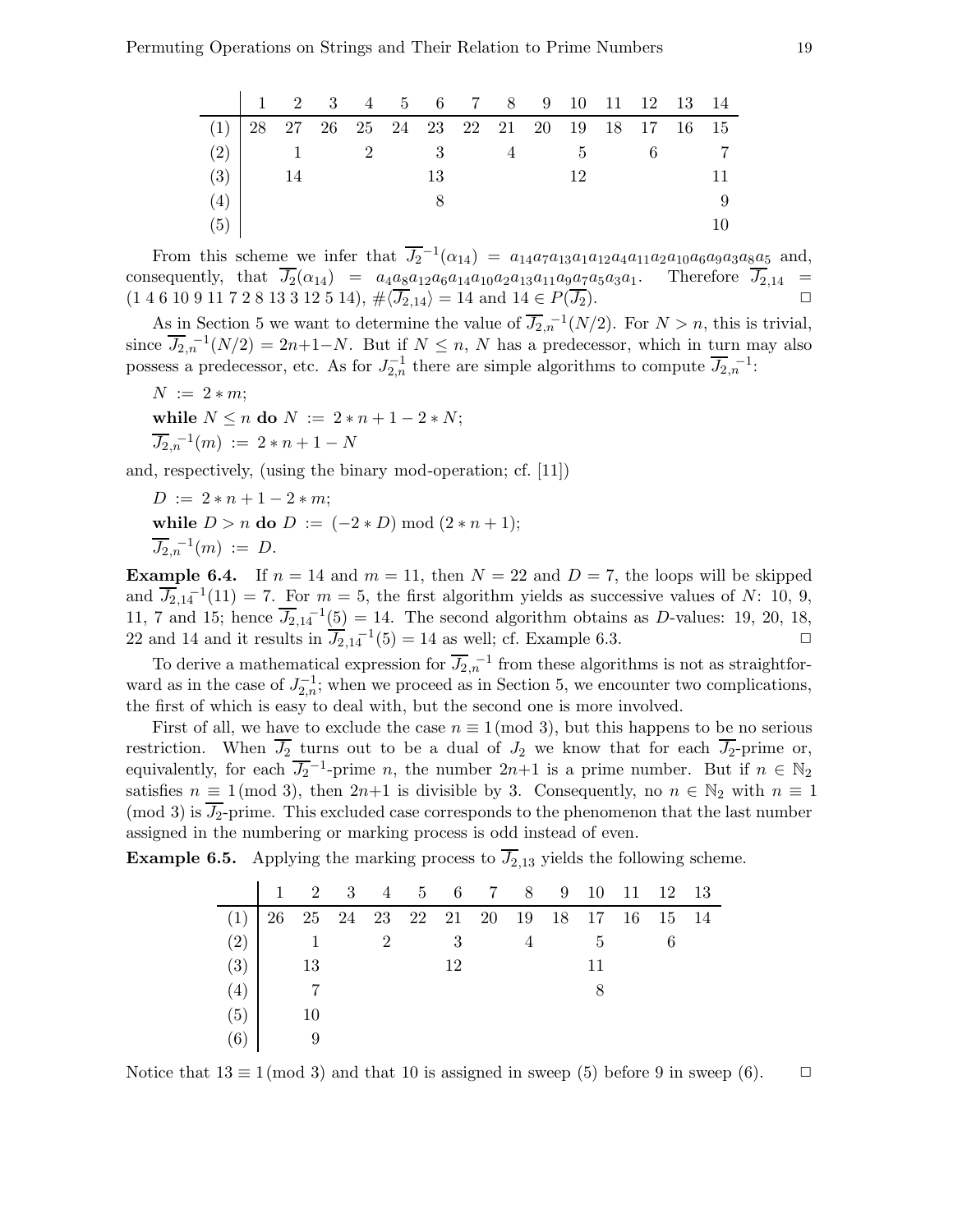Secondly, we have to distinguish between an odd and an even number of times that the loop has been executed in these algorithms. Let  $L(m, n)$  denote the number of times that the loop has been executed in any of these two algorithms when the input is m. Then  $L(m, n)$  is odd when  $1 \leq m \leq u = |n/3|$ , and  $L(m, n)$  is even when  $u < m \leq n$ .

**Example 6.6.** In case  $n = 14$  (cf. Example 6.3) we have the following values for  $L(m, 14)$ :

| $\overline{J_{2,14}}(m)$ 1 2 3 4 5 6 7 8 9 10 11 12 13 14 |  |  |  |  |  |  |  |
|-----------------------------------------------------------|--|--|--|--|--|--|--|
| $L(m,14)$ 0 2 0 1 0 3 0 1 0 2 0 1 0 4                     |  |  |  |  |  |  |  |
| m 14 7 13 1 12 4 11 2 10 6 9 3 8 5                        |  |  |  |  |  |  |  |

Now  $u = 4$ ,  $L(m, 14)$  is odd when  $1 \le m \le 4$  and  $L(m, 14)$  is even when  $4 < m \le 14$ .  $\Box$ 

Let  $N_i$  ( $i \geq 0$ ) denote the value of N in the first algorithm when the loop has been visited i times. So  $N_0 = 2m$  and

| $N_1 = p - 4m$     | $N_2 = 8m - p$     |
|--------------------|--------------------|
| $N_3 = 3p - 16m$   | $N_4 = 32m - 5p$   |
| $N_5 = 11p - 64m$  | $N_6 = 128m - 21p$ |
| $N_7 = 43p - 256m$ | $N_8 = 512m - 85p$ |

where  $p = 2n+1$ . From these values of  $N_i$ , it is easy to infer that for  $t \geq 0$ ,  $N_{2t+1} =$  $(2 \cdot 4^t + 1)p/3 - 4^{t+1} \cdot m$  and  $N_{2t} = 2 \cdot 4^t \cdot m - (4^t - 1)p/3$ . From these expressions it follows that  $N_{i+2} - N_{i+1} = -2(N_{i+1} - N_i)$ , i.e.,  $N_i$  is the solution of the difference equation  $N_{i+2} + N_{i+1} - 2N_i = 0$  with  $N_0 = 2m$  and  $N_1 = 2n + 1 - 4m$ . Solving this equation yields

$$
N_i = ((6m - 2n - 1)(-2)^i + 2n + 1)/3 = 2m \cdot (-2)^i + (2n + 1)(1 - (-2)^i)/3.
$$

Since  $(1 - (-2)^i)/3$  is an integer, we have for each  $i \geq 0$ ,  $N_i \equiv 2m \cdot (-2)^i \pmod{2n+1}$ . Knowing  $N_i$  we are able to determine  $L(m, n)$ . Again we distinguish two cases:

Case 1: i is odd and  $1 \leq m \leq u = |n/3|$ . After the last visit of the loop we have

 $N_i = ((6m - 2n - 1)(-2)^i + 2n + 1)/3 < 2n + 1,$ 

which implies  $2^{i}$  >  $(4n + 2)/(2n + 1 - 6m)$ , and so

$$
L(m, n) = \left\lfloor \lg \frac{4n+2}{2n+1-6m} \right\rfloor_O \quad \text{with } 1 \le m \le \lfloor n/3 \rfloor,
$$

where  $\lfloor x \rfloor_0$  is the largest odd integer smaller than or equal to x.

Case 2: i is even and  $u < m < k = [(n+1)/2]$ . After leaving the loop we have

$$
N_i = ((6m - 2n - 1)(-2)^i + 2n + 1)/3 \ge n + 1,
$$

but now  $2^{i} \ge (n+2)/(6m-2n-1)$ , and therefore

$$
L(m, n) = \left[ \lg \frac{n+2}{6m-2n-1} \right]_E \quad \text{with } \lfloor n/3 \rfloor < m < k = \lceil (n+1)/2 \rceil,
$$

where  $[x]_E$  is the smallest even integer greater than or equal to x.

As 
$$
\left[lg \frac{n+2}{6m-2n-1}\right]_E = 0
$$
 for  $k \le m \le n$ , we obtain for  $\overline{J_2}_n^{-1}$  in case  $n \ne 1 \pmod{3}$ ,  
\n
$$
\overline{J_2}_n^{-1}(m) \equiv +2m \cdot 2^{\left\lfloor \lg \frac{4n+2}{2n+1-6m} \right\rfloor} \circ \pmod{2n+1} \quad \text{if } 1 \le m \le u = \lfloor n/3 \rfloor,
$$
\n
$$
\overline{J_2}_n^{-1}(m) \equiv -2m \cdot 2^{\left\lceil \lg \frac{n+2}{6m-2n-1} \right\rceil} \circ \pmod{2n+1} \quad \text{if } u < m \le n.
$$

The  $|x|_O$  and  $[x]_E$  in this definition may be removed by using the following equalities:  $[x]_E = 2 \cdot [x/2], [x]_O = 2 \cdot [(x-1)/2] + 1, |x|_E = 2 \cdot [x/2], |x|_O = 2 \cdot [(x-1)/2] + 1,$ which also imply that  $[x]_O = [x-1]_E + 1$  and  $|x|_O = |x-1|_E + 1$ .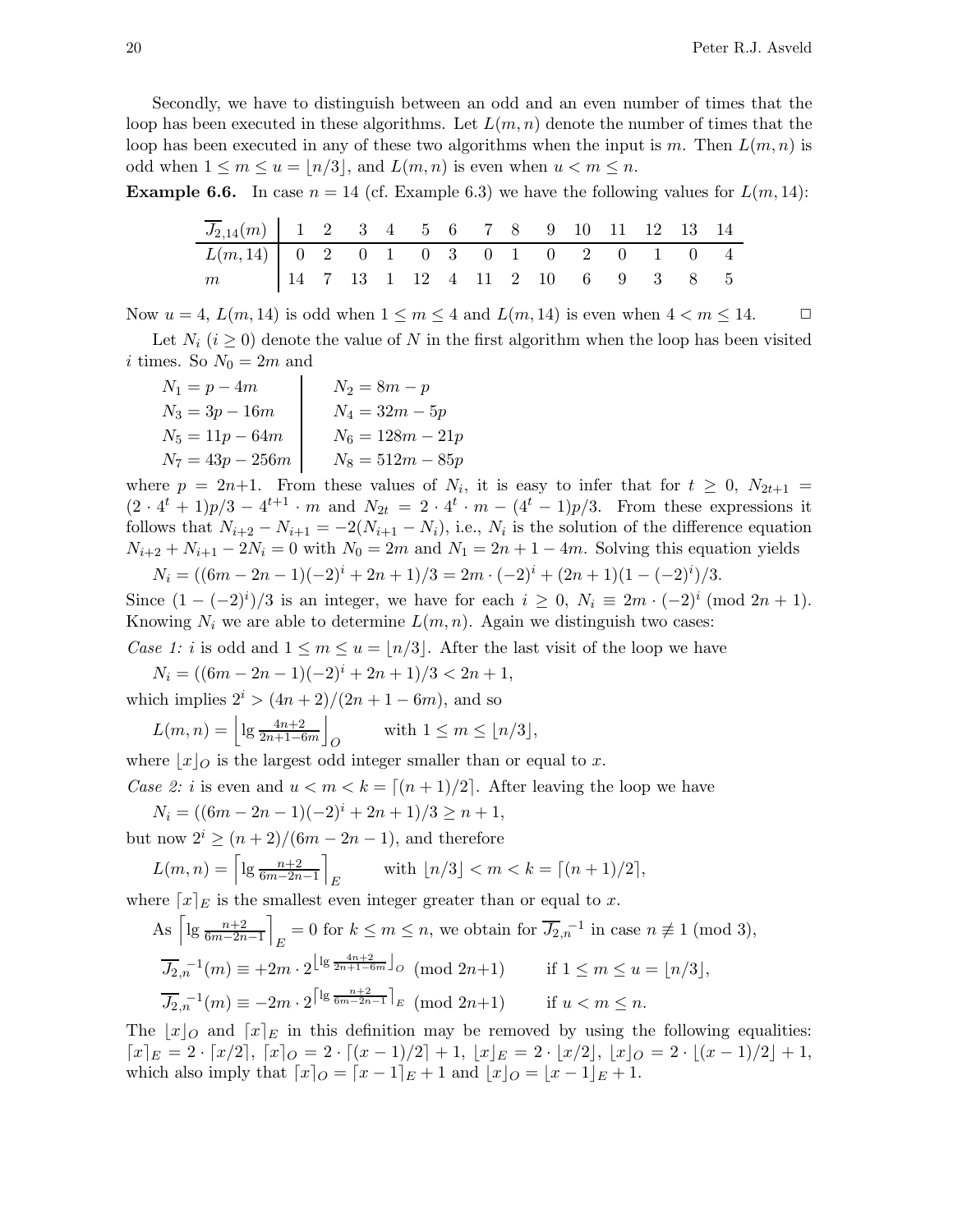**Example 6.7.** Again, we consider the case  $n = 14$ , i.e.,  $\overline{J_{2,14}}^{-1}$ ; so let  $u = \lfloor n/3 \rfloor =$ 4,  $k = \lfloor (n+1)/2 \rfloor = 7$ ,  $L(m, 14) = \lfloor \lg(58/(29-6m)) \rfloor_O$  if  $1 \le m \le 4$  and  $L(m, 14) =$  $\lceil \lg(16/(6m-29)) \rceil_E$  if  $4 < m \leq 14$ .

| m                                   | 2 | 3  | 4  | 5      |        |                |       | 9     | $10 \leq m \leq 14$ |
|-------------------------------------|---|----|----|--------|--------|----------------|-------|-------|---------------------|
| L(m, 14)                            |   |    | 3  |        | റ      | $\overline{2}$ |       |       |                     |
| $\parallel +2m \cdot 2^{L(m,14)}$   | 8 | 12 | 64 |        |        |                |       |       |                     |
| $\vert -2m \cdot 2^{L(m,14)} \vert$ |   |    |    | $-160$ | $-48$  | $-56$          | $-16$ | $-18$ | $-2m$               |
| $\overline{J_{2,14}}^{-1}(m)$       |   | 12 | 6  | 14     | $10\,$ | $\overline{2}$ | 13    |       | $29 - 2m$           |

In Example 6.3 we determined  $\overline{J_2}^{-1}(\alpha_{14})$  from which it is easy to infer that  $\overline{J_2}_{,14}^{-1}$  =  $(1 14 5 12 3 13 8 2 7 11 9 10 6 4)$ . This agrees with the last line in this table.

As in the Section 5 it is possible to "invert" the two algorithms for  $\overline{J_2}$ <sub>,n</sub><sup>-1</sup>. Inverting the second algorithm yields:

 $D := m$ ;

while D is even do  $D := (-D/2) \mod (2*n+1);$  $\overline{J_{2,n}}(m) := (2*n+1-D)/2.$ 

**Example 6.8.** Executing this algorithm with  $n = 14$  and  $m = 7$ , results in  $D = 7$ : the loop will be skipped and  $\overline{J_{2,14}}(7) = 11$ . Starting the algorithm with  $m = 14$ , produces successive D-values: 14, 22, 18, 20 and 19 and we obtain  $\overline{J_{2,14}}(14) = 5$ ; cf. Example 6.4.

From this algorithm we obtain the following closed form for the permutation  $\overline{J_2}_{n}$ :

 $\overline{J_{2,n}}(m) = (2n + 1 - \|\,\|_{2n}^{\mathsf{I}})$  $(1 \leq m \leq n),$ 

where  $||x||_q^-$  is the odd number such that  $1 \leq ||x||_q^- < q$  and  $x \equiv ||x||_q^- (-2)^t \pmod{q}$  for the smallest  $t \geq 0$ . As examples, we mention that  $\|\mathbf{6}\|_{29}^{\dagger} = 21$  and  $\|\mathbf{2}\|_{35}^{\dagger} = 23$ , since  $\mathbf{6} \equiv 21(-2)^3$ (mod 29) with  $t = 3$ , and  $2 \equiv 23(-2)^6 \pmod{35}$  with  $t = 6$ , respectively. Clearly, for each odd x with  $1 \leq x < q$ , we have  $||x||_q^{\dagger} = x$  as  $t = 0$  applies.

Returning to Example 6.7, we observe that these t-values coincide with the values of  $L(m, n)$ , i.e., the number of times the loop in the algorithm has to be executed. Therefore we leave it as an exercise to the reader to compute  $J_{2,14}$ ; Examples 6.7 and 6.8 may be used to check the results of this computation.

In applications the closed form for  $\overline{J_{2,n}}^{-1}$  is much more convenient than the one for  $\overline{J_{2,n}}$ ; we encountered a similar situation in the previous section. Therefore we will proceed as in Section 5; we formulate our results in terms of  $\overline{J_2}$ , but in our proofs we apply  $\overline{J_2}^{-1}$  or  $\overline{J_2}_{n}^{-1}$ . And, of course, we rely on the equality  $P(\overline{J_2}) = P(\overline{J_2}^{-1})$ . For the set of  $\overline{J_2}$ -primes, we have

 $P(\overline{J_2}) = \{2, 3, 6, 11, 14, 18, 23, 26, 30, 35, 39, 50, 51, 74, 83, 86, 90, 95, 98, 99, 119,$ 

131, 134, 135, 146, 155, 158, 174, 179, 183, 186, 191, 194, 210, 230, 231, . . .}.

In [23] this integer sequence is known as A163781\*.

The first step in the characterization of  $\overline{J_2}$ -primes is a counterpart of Lemma 5.6; viz. **Lemma 6.9.** For each integer n in  $\mathbb{N}_2$  with  $n \not\equiv 1 \pmod{3}$ ,

$$
\sum_{i=1}^{\lfloor n/3 \rfloor} \left[ \lg \frac{4n+2}{2n+1-6i} \right]_O + \sum_{i=\lfloor n/3 \rfloor+1}^n \left[ \lg \frac{n+2}{6i-2n-1} \right]_E = n.
$$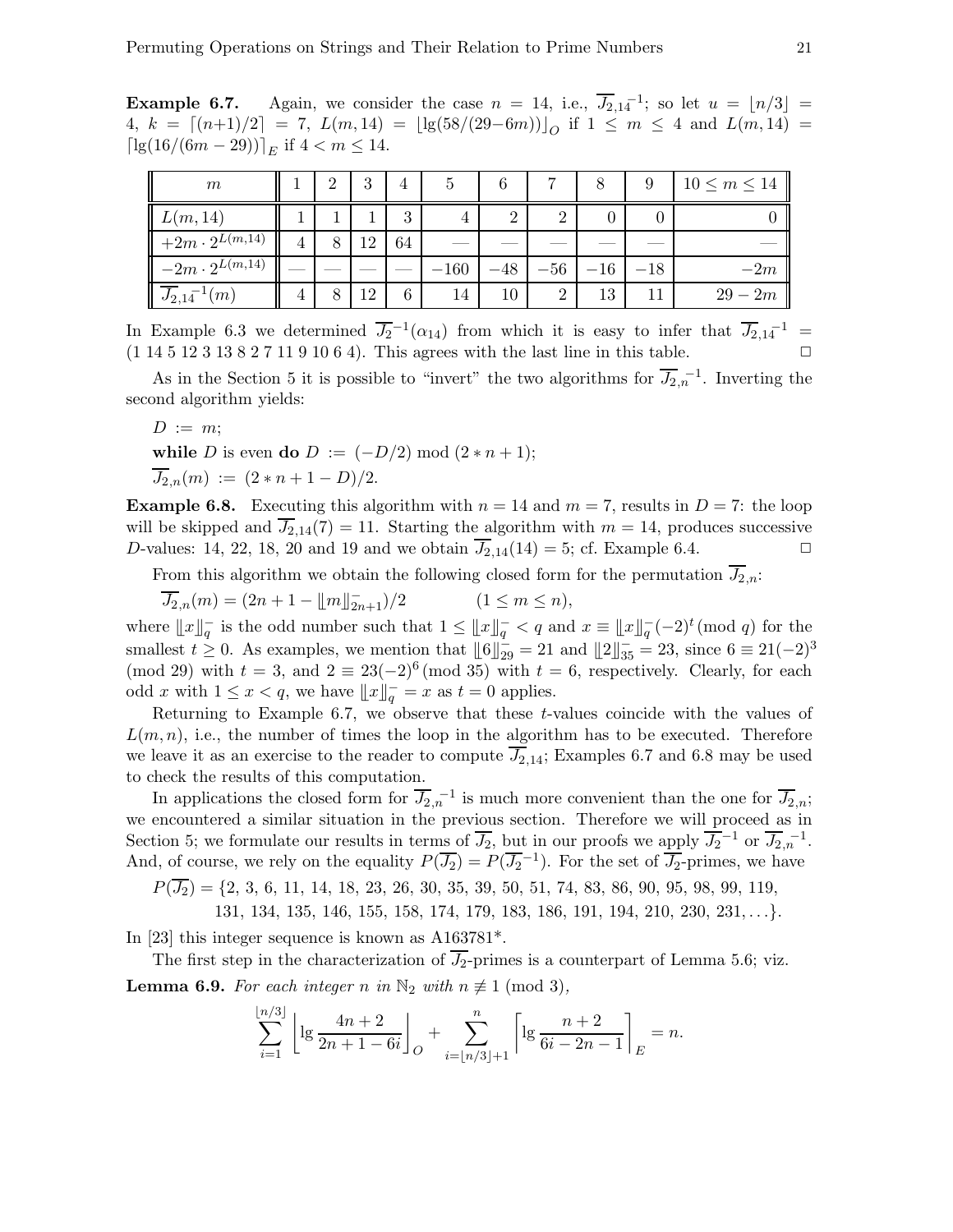Proof. Our argument used in the alternative proof of Lemma 5.6 can be applied here as well: the sum equals  $\sum_{m=1}^{n} L(m, n) = C(2n, n) = n$ . (A lengthy proof in the style of [11], such as our first proof of Lemma 5.6, is left as an exercise to the reader.)

Note that the condition  $n \neq 1 \pmod{3}$  is crucial: if  $n \equiv 1 \pmod{3}$ , then this sum equals  $C(2n-1, n) = n-1$ , since in that case we construct n chains using  $2n-1$  points only in the numbering process; cf. Example 6.5. ◯

The next three results can be proved in way very similar to Proposition 5.8, Lemma 5.9 and Proposition 5.10, respectively. Of course, we use Lemma 6.9 instead of Lemma 5.6 in establishing Proposition 6.12.

**Proposition 6.10.** If n in  $\mathbb{N}_2$  is  $\overline{J_2}$ -prime, then for each m  $(1 \leq m < 2n+1)$ :

(1) If  $n \equiv 2 \pmod{4}$ , then  $m \cdot 2^n \equiv -m \pmod{2n+1}$  and  $m \cdot (-2)^n \equiv -m \pmod{2n+1}$ .

(2) If  $n \equiv 3 \pmod{4}$ , then  $m \cdot 2^n \equiv +m \pmod{2n+1}$  and  $m \cdot (-2)^n \equiv -m \pmod{2n+1}$ .  $\Box$ 

**Lemma 6.11.** If there exist integers x and y with  $x, y \ge 1$  such that  $n = 2xy + x + y$ , then n is not  $\overline{J_2}$ -prime.

Proof. We adapt the proof of Lemma 5.9; see also the proof of Lemma 3.6. First, notice that for  $n \neq 1 \pmod{3}$ , the permutation  $\overline{J_{2,n}}^{-1}$  may be written as

$$
\overline{J_{2,n}}^{-1}(m) = (2n+1) \cdot c_{m,n} + 2m \cdot 2^{\lfloor \lg \frac{4n+2}{2n+1-6m} \rfloor} o \qquad \text{if } 1 \le m \le u = \lfloor n/3 \rfloor,
$$
  

$$
\overline{J_{2,n}}^{-1}(m) = (2n+1) \cdot c_{m,n} - 2m \cdot 2^{\lceil \lg \frac{n+2}{6m-2n-1} \rceil} e \qquad \text{if } u < m \le n,
$$

where the  $c_{m,n}$   $(1 \leq m \leq n)$  are appropriately chosen constants. Secondly, we observe that if  $n = 2xy + x + y$ , then  $2n + 1 = 4xy + 2x + 2y + 1 = (2x + 1)(2y + 1)$ .

Now it is straightforward to show that  $\overline{J_{2,n}}^{-1}$  maps multiples of  $2x+1$  on multiples of  $2x+1$ . Then the statement follows as in the proofs of Lemma 3.6 and 5.9.  $\Box$ 

**Proposition 6.12.** If n is  $\overline{J_2}$ -prime, then  $2n + 1$  is a prime number.

The cases in Proposition 6.10, that have been omitted, are dealt with in Theorem 6.13; cf. Theorem 5.11.

**Theorem 6.13.** Let n be in  $\mathbb{N}_2$ . If  $n \equiv 0 \pmod{4}$  or  $n \equiv 1 \pmod{4}$ , then n is not  $\overline{J_2}$ -prime. *Proof.* Assuming —similar to the proof of Theorem 5.11— that  $n = 4k$  or  $n = 4k + 1$  $(k \ge 1)$  is  $\overline{J_2}$ -prime implies that, by Proposition 6.12,  $p = 2n+1$  is a prime number and that  $-2$  is quadratic residue of p (Proposition 3.9). Then again it is straightforward to derive contradictions as in the proofs of Theorems 3.10 and 5.11.  $\Box$ 

Next we arrive at the main result of this section.

**Theorem 6.14.** A number n is  $\overline{J_2}$ -prime if and only if  $2n+1$  is a prime number and exactly one of the following two conditions holds:

(1)  $n \equiv 2 \pmod{4}$  and both -2 and +2 generate  $\mathbb{Z}_{2n+1}^{\star}$ .

(2)  $n \equiv 3 \pmod{4}$  and  $-2$  generates  $\mathbb{Z}_{2n+1}^{\star}$ , but  $+2$  does not.

Proof. The argument is almost identical to the proofs of Theorems 3.12 and 5.12. But now we use Propositions 6.10 and 6.12 (instead of Propositions 3.2 and 3.7, respectively 5.8 and 5.10) and Theorem 6.13 (instead of Theorems 3.10, respectively 5.11).  $\Box$ 

**Example 6.15** (1) When  $n = 14$ , condition (1) of Theorem 6.14 applies:  $-2, +2 \in G_{29}$  $\{\pm 2, \pm 3, \pm 8, \pm 10, \pm 11, \pm 14\}$  and  $14 \in P(\overline{J_2})$ . Cf. Examples 6.3 and 6.7.

(2) For  $n = 11$ , we have  $11 \equiv 3 \pmod{4}$ , 23 is a prime number, and  $-2$  belongs to the set  $G_{23} = \{-9, -8, -6, -4, -3, -2, 5, 7, 10, 11\};$  so 11 is  $\overline{J_2}$ -prime.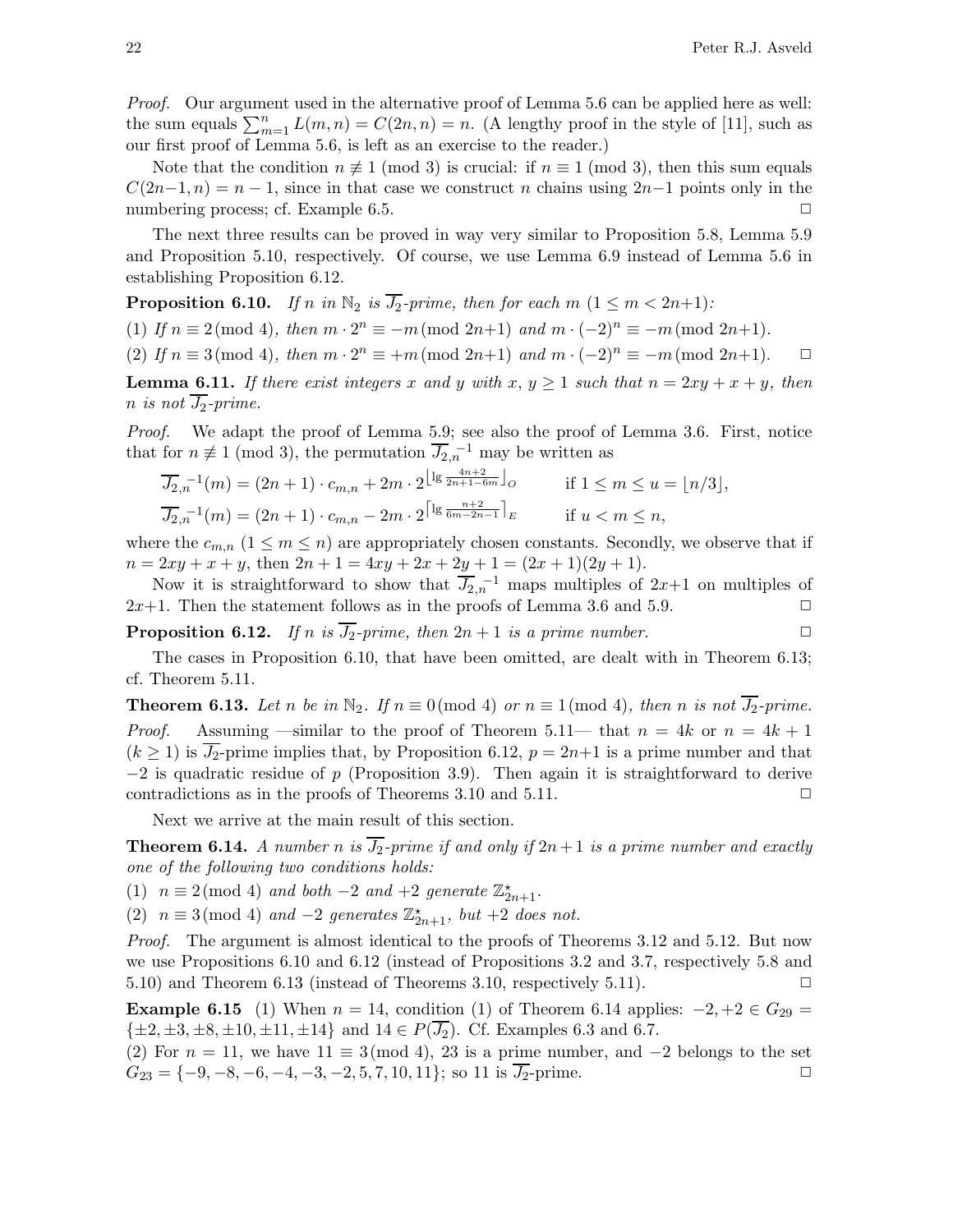As to be expected, we now can combine Theorem 6.14 with the results of Section 4; cf. Theorems 4.4, 4.6 and 6.14 and, respectively, Theorems 4.7(2) and 6.16.

**Theorem 6.16.** A number n is  $\overline{J_2}$ -prime if and only if either n is  $A_0$ -prime or n is  $A_1^-$ prime:  $P(\overline{J_2}) = P(A_0) \cup P(A_1^-)$ ).  $\square$ 

# **Corollary 6.17.**  $P(\overline{J_2}) = H(\overline{S})$ .

In conclusion, we remark that the permuting operation  $\overline{J_2}$  is indeed a dual of the permuting operation  $J_2$ , since we have —with Definition 6.1 in mind— that  $K = 2$ ,  $\gamma(n) = 2n+1$ ,  $M(1) = 1, M(2) = 2, N(1) = 1, N(2) = 0, g_{1,1} = +2, h_{1,1} = -2, g_{2,1} = +2, g_{2,2} = -2, \text{ and }$  $\varphi(P_i) = Q_i$   $(i = 1, 2)$  with

| $P_1(n)$ is " $n \equiv 1 \pmod{2n+1}$ "   $Q_1(n)$ is " $n \equiv 3 \pmod{2n+1}$ " |                                                                                    |
|-------------------------------------------------------------------------------------|------------------------------------------------------------------------------------|
|                                                                                     | $P_2(n)$ is " $n \equiv 2 \pmod{2n+1}$ " $Q_2(n)$ is " $n \equiv 2 \pmod{2n+1}$ ". |

# 7 Concluding Remarks

In the previous sections we studied some permuting operations on strings and focused our attention to the corresponding permutations and their primes. The Josephus operations  $J_k$  $(k \geq 3)$  seem to be intractable in the sense that is hard to establish any of their structural properties, a phenomenon already suggested in §1.3 of [11]<sup>3</sup>. In addition, for  $k \geq 3$ , the  $J_k$ -primes are rather scarce, and the computation of the sets  $P(J_k)$  is quite time consuming.

So the more interesting permuting operations that we discussed, are  $S$ ,  $\overline{S}$ ,  $T$ ,  $A_0$ ,  $A_1$ ,  $A_1^+$ ,  $A_1$ ,  $J_2$  and  $\overline{J_2}$ . Although defined quite differently, they are interconnected by Theorems 4.3, 4.7, 5.14 and 6.16 as well as Corollaries 5.15 and 6.17. Summarizing, we have:

 $P(J_2) = H(S) = P(A_0) \cup P(A_1^+),$  $P(\overline{J_2}) = H(\overline{S}) = P(A_0) \cup P(A_1^-),$ 

and

$$
P(T) = P(A_0) \cup P(A_1^+) \cup P(A_1^-)
$$

in which  $P(A_0)$ ,  $P(A_1^+)$  and  $P(A_1^-)$  are mutually disjoint sets. This implies that

 $P(T) = P(J_2) \cup P(\overline{J_2}) = H(S) \cup H(\overline{S}),$ 

with

$$
P(J_2) \cap P(\overline{J_2}) = H(S) \cap H(\overline{S}) = P(A_0).
$$

For the corresponding sets of primes we obtained characterization results in Sections 2–6. It is evident that the set of T-primes (or Queneau numbers) and some of its subsets deserve much more attention than they received up to now [7, 8, 9].

It is also clear that X-primes (for X is equal to S,  $\overline{S}$ , T,  $A_0$ ,  $A_1$ ,  $A_1^+$ ,  $A_1^-$ ,  $J_2$  or  $\overline{J_2}$ ) are related in some specific way to (ordinary) prime numbers; cf. Theorems 2.6, 2.11, 3.12, 4.4, 4.6, 4.7, 5.12 and 6.14. More on these X-primes (counting X-primes, distribution of  $X$ -primes, weak twin  $X$ -prime conjectures, etc.) can be found in [6].

Acknowledgement. I am much indebted to Hendrik W. Lenstra Jr. who made some useful comments on a very preliminary version of this paper.

<sup>&</sup>lt;sup>3</sup>The only two obvious exceptions are: (i) for even k,  $P(J_k)$  contains the number 2, and (ii) for odd k,  $P(J_k)$  contains odd numbers only. Now (i) is almost trivial and (ii) is rather straightforward to prove; see also Exercise 7 in [13].